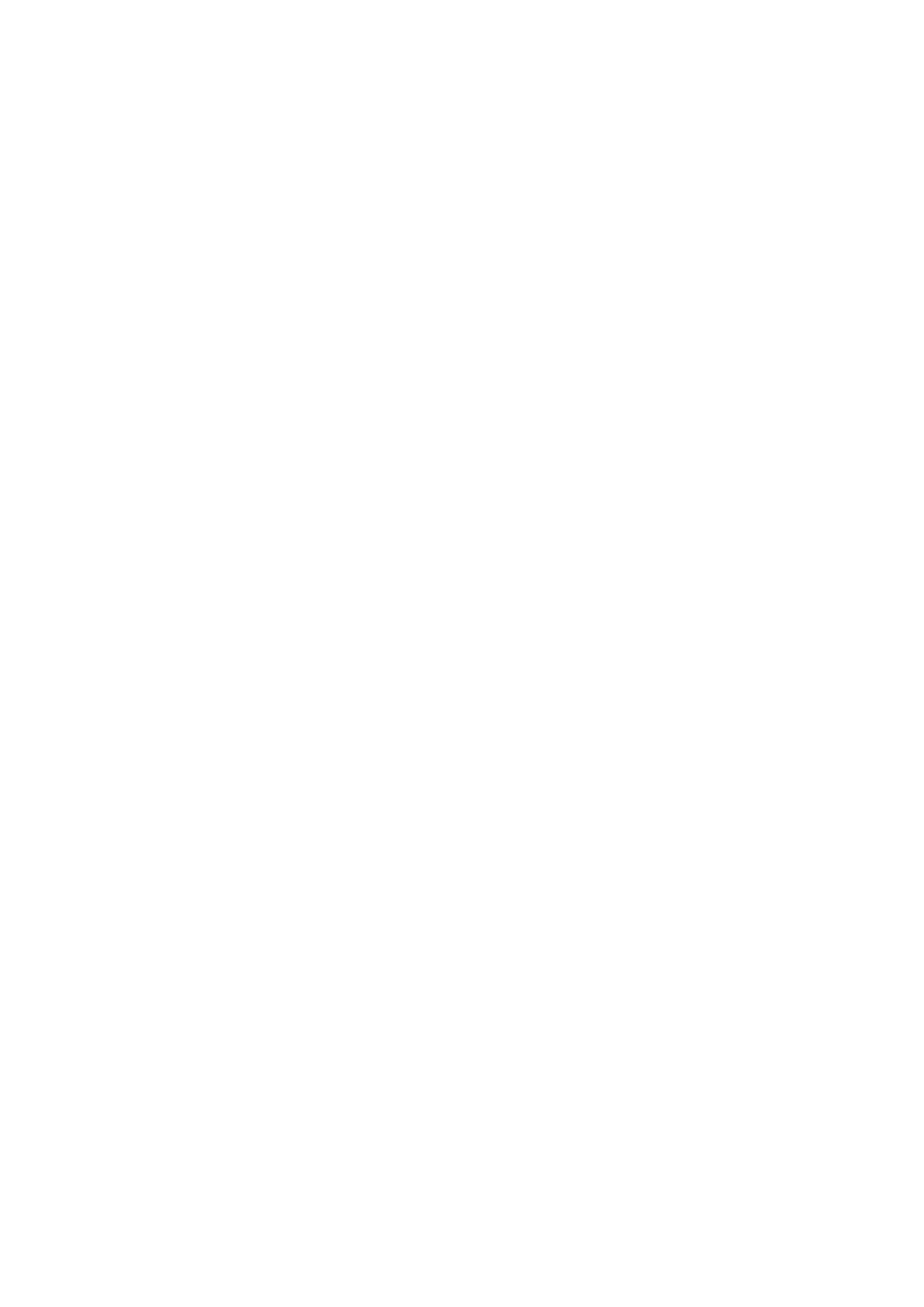| Patient sticker/label |  |
|-----------------------|--|
| OR                    |  |
| Patient name:         |  |
| <b>Patient ID:</b>    |  |

## **BASELINE CRF**

| <b>Medical history/Comorbidities at baseline</b>                                                              |                                                                     |                                                                                                            |                                                                                                    |
|---------------------------------------------------------------------------------------------------------------|---------------------------------------------------------------------|------------------------------------------------------------------------------------------------------------|----------------------------------------------------------------------------------------------------|
| <b>Medical history of:</b>                                                                                    |                                                                     |                                                                                                            |                                                                                                    |
| Atrial fibrillation                                                                                           | $\sqcap$ No $\sqcap$ Yes                                            |                                                                                                            |                                                                                                    |
| Diabetes mellitus                                                                                             | $\Box$ No $\Box$ Yes                                                |                                                                                                            |                                                                                                    |
| Chronic heart failure                                                                                         | $\Box$ No $\Box$ Yes                                                |                                                                                                            |                                                                                                    |
| Hypertension                                                                                                  | $\Box$ No $\Box$ Yes                                                |                                                                                                            |                                                                                                    |
| Hypercholesterolemia                                                                                          | $\Box$ No $\Box$ Yes                                                |                                                                                                            |                                                                                                    |
| Intracranial hemorrhage                                                                                       | $\Box$ No $\Box$ Yes                                                |                                                                                                            |                                                                                                    |
| Mechanical aorta and/or mitral                                                                                | □ No □ Yes                                                          |                                                                                                            |                                                                                                    |
| valve replacement                                                                                             |                                                                     |                                                                                                            |                                                                                                    |
| Myocardial infarction                                                                                         | $\Box$ No $\Box$ Yes                                                |                                                                                                            |                                                                                                    |
| Peripheral artery disease                                                                                     | $\Box$ No $\Box$ Yes                                                |                                                                                                            |                                                                                                    |
| Previous ischemic stroke                                                                                      | $\Box$ No $\Box$ Yes                                                |                                                                                                            |                                                                                                    |
| Smoking (currently or in the past 6 months)                                                                   | □ No □ Yes                                                          |                                                                                                            |                                                                                                    |
|                                                                                                               |                                                                     |                                                                                                            |                                                                                                    |
| Medication (home) - use of:                                                                                   |                                                                     |                                                                                                            |                                                                                                    |
| Antiplatelet agent(s)                                                                                         | $\sqcap$ No $\sqcap$ Yes:                                           | Specify:<br>Acetylsalicylic acid/carbasalate calcium<br>Clopidogrel<br>Dipyridamol<br>Ticagrelor<br>Other: | $\Box$ No $\Box$ Yes<br>$\Box$ No $\Box$ Yes<br>$\square$ No $\square$ Yes<br>$\Box$ No $\Box$ Yes |
| Antihypertensive drug(s)                                                                                      | $\Box$ No $\Box$ Yes                                                |                                                                                                            |                                                                                                    |
| Benzodiazepine                                                                                                | $\Box$ No $\Box$ Yes                                                |                                                                                                            |                                                                                                    |
| Vitamin K antagonist                                                                                          | $\Box$ No $\Box$ Yes                                                |                                                                                                            |                                                                                                    |
| Direct oral anticoagulant (DOAC)                                                                              | □ No □ Yes                                                          |                                                                                                            |                                                                                                    |
| Therapeutic heparin (all types, including LMWH) $\Box$ No $\Box$ Yes                                          |                                                                     |                                                                                                            |                                                                                                    |
| <b>NSAID</b>                                                                                                  | □ No □ Yes                                                          |                                                                                                            |                                                                                                    |
| <b>Statin</b>                                                                                                 | $\Box$ No $\Box$ Yes                                                |                                                                                                            |                                                                                                    |
|                                                                                                               |                                                                     |                                                                                                            |                                                                                                    |
| Pre-stroke modified Rankin Scale (mRS) score                                                                  |                                                                     |                                                                                                            |                                                                                                    |
| $\Box$ 0 No symptoms<br>$\Box$ 1 Minor symptoms, no limitations<br>$\Box$ 2 Slight disability, no help needed |                                                                     |                                                                                                            |                                                                                                    |
| $\Box$ 3 Moderate disability, requires some help but able to walk on assistance                               |                                                                     |                                                                                                            |                                                                                                    |
| $\Box$ 4 Moderate severe disability                                                                           |                                                                     | Pre-mRS 3-5 is an exclusion criterion, re-evaluate                                                         |                                                                                                    |
| $\Box$ 5 Severe disability, completely dependent                                                              |                                                                     |                                                                                                            |                                                                                                    |
| <b>Physical examination at baseline</b>                                                                       |                                                                     |                                                                                                            |                                                                                                    |
| <b>Glasgow coma Scale</b>                                                                                     |                                                                     |                                                                                                            |                                                                                                    |
| Eye                                                                                                           | Motor                                                               | Verbal                                                                                                     |                                                                                                    |
| D 4 - Opens eyes spontaneously                                                                                | $\square$ 6 - Obeys commands                                        |                                                                                                            | □ 5 - Oriented/converses normally                                                                  |
| $\Box$ 3 - Opens eyes in response to voice                                                                    | □ 5 - Localizes painful stimuli                                     |                                                                                                            | $\Box$ 4 - Confused/disoriented                                                                    |
| $\Box$ 2 - Opens eyes in resp. to painful stimuli<br>□ 1 - Does not open eyes                                 |                                                                     | $\Box$ 4 - Flexion/withdrawal to painful stimuli<br>$\Box$ 3 - Abnormal flexion to painful stimuli         | $\Box$ 3 - Utters inappropriate words<br>$\Box$ 2 - Incomprehensible sounds                        |
|                                                                                                               | $\Box$ 2 - Extension to painful stimuli<br>□ 1 - Makes no movements | $\Box$ 1 - Makes no sounds                                                                                 |                                                                                                    |
| Vital parameters - first intra-hospital/ER:                                                                   |                                                                     | Round numbers except for body temp (1 decimal)                                                             |                                                                                                    |
| Systolic blood pressure                                                                                       | mm Hg                                                               | Diastolic blood pressure                                                                                   | mm Hg                                                                                              |
| Heart rate                                                                                                    | /min                                                                | Body temperature                                                                                           | $\rm ^{0}C$                                                                                        |
| Height                                                                                                        | cm                                                                  | Weight                                                                                                     | kg                                                                                                 |



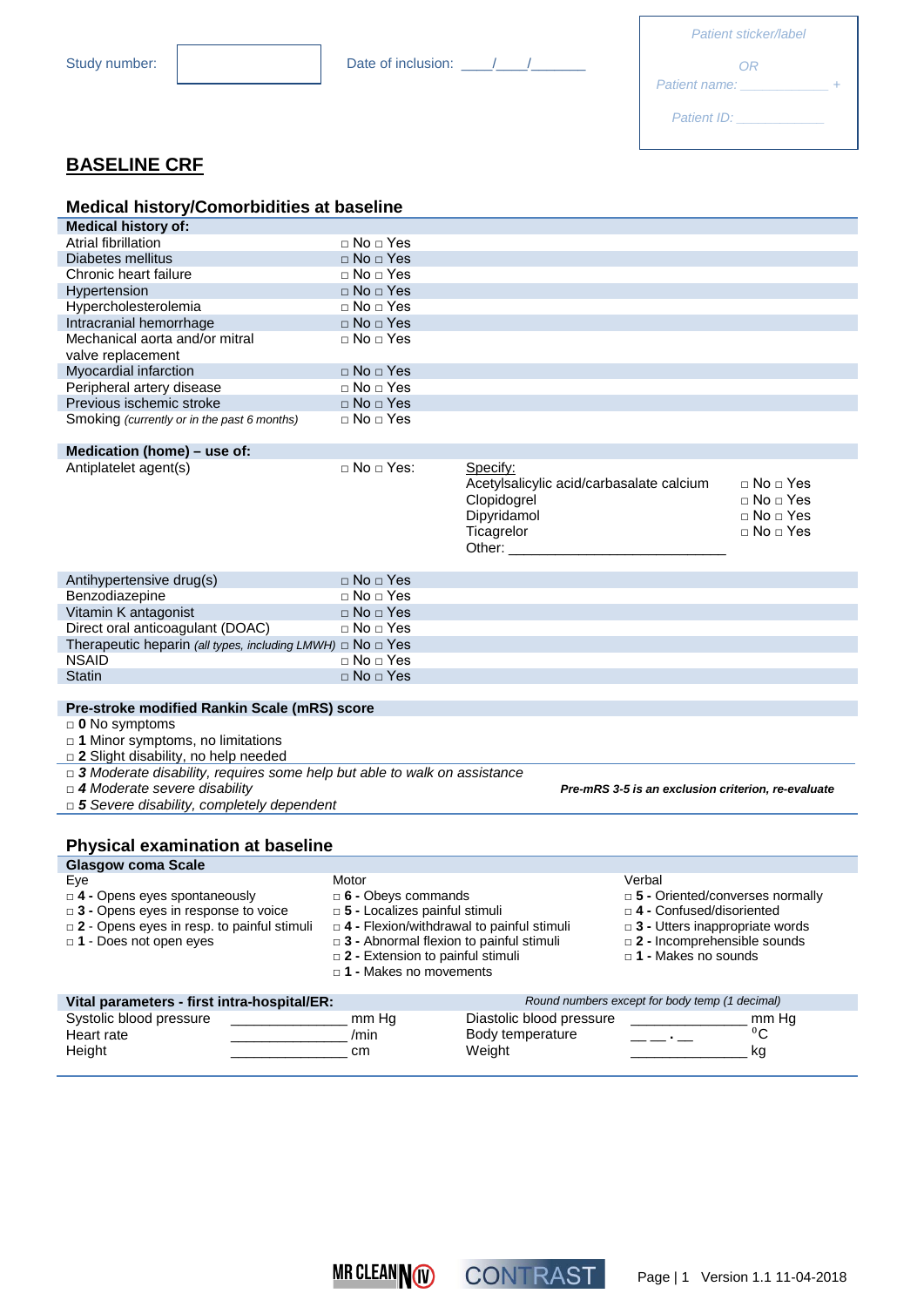|                    | <b>Patient sticker/label</b> |
|--------------------|------------------------------|
| Date of inclusion: | $-$                          |

|               | 0R |  |
|---------------|----|--|
| Patient name: |    |  |
| Patient ID:   |    |  |

#### **NIHSS at baseline**

| 1A. Level of consciousness (LOC)                                                           | <b>1B. LOC Questions</b>                                                                    |
|--------------------------------------------------------------------------------------------|---------------------------------------------------------------------------------------------|
| $\Box$ 0 – Alert                                                                           | $\Box$ 0 - Answers both questions correctly                                                 |
| $\Box$ 1 – Not alert, but arousable<br>$\Box$ 2 – Not alert, requires repeated stimulation | $\Box$ 1 – Answers one question correctly<br>$\Box$ 2 – Answers neither questions correctly |
| $\Box$ 3 - Comatose                                                                        |                                                                                             |
| <b>1C. LOC Commands</b>                                                                    | 2. Best gaze                                                                                |
| $\Box$ 0 – Performs both tasks correctly                                                   | $\Box$ 0 – Normal                                                                           |
| $\Box$ 1 – Performs one task correctly                                                     | $\Box$ 1 – Partial gaze palsy                                                               |
| $\Box$ 2 – Performs neither tasks correctly                                                | $\Box$ 2 – Forced deviation                                                                 |
| 3 Visual                                                                                   | 4. Facial palsy                                                                             |
| $\Box$ 0 – No visual loss<br>$\Box$ 1 – Partial hemianopia                                 | $\Box$ 0 – Normal<br>$\Box$ 1 – Minor paralysis                                             |
| $\Box$ 2 - Complete hemianopia                                                             | $\square$ 2 – Partial paralysis                                                             |
| $\Box$ 3 - Bilateral hemianopia                                                            | $\Box$ 3 - Complete paralysis                                                               |
| 5A. Motor left arm                                                                         | 5B. Motor right arm                                                                         |
| $\Box$ 0 – No drift                                                                        | $\Box$ 0 – No drift                                                                         |
| □ 1 – Drift                                                                                | $\Box$ 1 – Drift                                                                            |
| $\Box$ 2 – Some effort against gravity<br>$\Box$ 3 – No effort against gravity             | $\Box$ 2 – Some effort against gravity<br>$\Box$ 3 – No effort against gravity              |
| $\Box$ 4 – No movement                                                                     | $\Box$ 4 – No movement                                                                      |
|                                                                                            | $\Box$ 9 - Untestable, explain reason: __________                                           |
| 6A. Motor left leg                                                                         | 6B. Motor right leg                                                                         |
| $\Box$ 0 – No drift                                                                        | $\Box$ 0 – No drift                                                                         |
| □ 1 – Drift                                                                                | $\Box$ 1 – Drift                                                                            |
| $\Box$ 2 – Some effort against gravity<br>$\Box$ 3 – No effort against gravity             | $\square$ 2 – Some effort against gravity<br>$\Box$ 3 – No effort against gravity           |
| $\Box$ 4 – No movement                                                                     | $\Box$ 4 – No movement                                                                      |
|                                                                                            | $\Box$ 9 - Untestable, explain reason: ___________                                          |
| 7. Limb ataxia                                                                             | 8. Sensory                                                                                  |
| $\Box$ 0 - Absent                                                                          | $\Box$ 0 – Normal                                                                           |
| $\Box$ 1 – Present in one limb                                                             | $\Box$ 1 – Mild to moderate sensory loss                                                    |
| $\Box$ 2 – Present in two limbs                                                            | $\Box$ 2 – Severe or total sensory loss                                                     |
| 9. Best language                                                                           | 10. Dysarthria                                                                              |
| $\Box$ 0 – No aphasia (normal)<br>$\Box$ 1 – Mild to moderate aphasia                      | $\Box$ 0 – Normal<br>$\Box$ 1 – Mild to moderate dysarthria                                 |
| $\square$ 2 - Severe aphasia                                                               | $\square$ 2 - Severe dysarthria                                                             |
| $\Box$ 3 - Mute, global aphasia                                                            | $\Box$ 9 - Intubated or other, explain:                                                     |
| 11. Extinction and inattention                                                             |                                                                                             |
| $\Box$ 0 – No abnormality                                                                  |                                                                                             |
| $\Box$ 1 – Inattent/extinction                                                             |                                                                                             |
| $\Box$ 2 – Profound hemi-inattention or extinction                                         |                                                                                             |

| Round numbers, except for INR and glucose (1 decimal)<br>Laboratory results at baseline |        |                  |        |
|-----------------------------------------------------------------------------------------|--------|------------------|--------|
| <b>APTT</b>                                                                             | sec    | CRP              | ma/L   |
| <b>INR</b>                                                                              |        | Serum creatinine | umol/L |
| Thrombocyte count                                                                       | $*109$ | Serum glucose    | mmol/L |

#### **CONTRAST Biobank study blood sample at baseline** Did you take a study blood sample after randomization (+/- 1 hour before intra-arterial treatment if applicable)? □ No □ Yes Did you take a study blood sample +/- 1 hour after randomization or intra-arterial treatment? □ No □ Yes

#### **(S)AE Check at baseline**

Did the patient experience one or more (serious) adverse event(s)?

□ No □ Yes **(if Yes, please complete (S)AE form(s))**

**MR CLEAN NOW** 

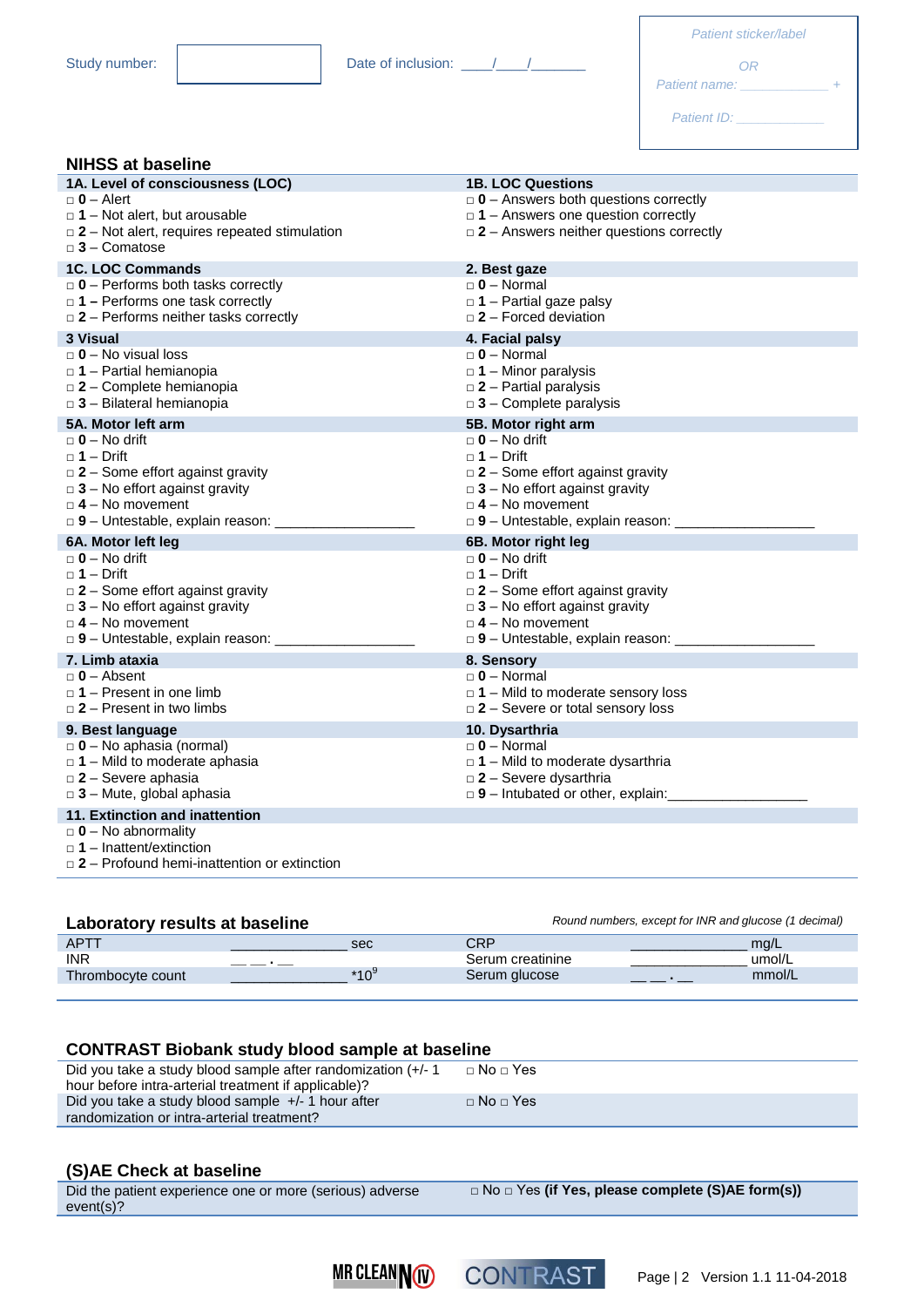| Date of inclusion: |  |
|--------------------|--|
|                    |  |

| Patient sticker/label |  |
|-----------------------|--|
| ΩR                    |  |
| Patient name:         |  |
| <b>Patient ID:</b>    |  |

## **MR CLEAN-NO IV STUDY TREATMENT CRF**

| If randomized to IVT+IAT                                                         |                                                                                                         |
|----------------------------------------------------------------------------------|---------------------------------------------------------------------------------------------------------|
| Planned IV alteplase dose                                                        | mg                                                                                                      |
| IV alteplase administered                                                        | $\Box$ No (specify below) $\Box$ Yes:                                                                   |
| If Yes:<br>Time of IV alteplase bolus<br>Was the IV alteplase pump stopped early | hh:mm<br>□ No □ Yes: amount left in pump: __________ ml,<br>and explain why the pump was stopped early: |
|                                                                                  |                                                                                                         |
| If randomized to direct IAT                                                      |                                                                                                         |
| Escape IV alteplase administered                                                 | $\Box$ No $\Box$ Yes (specify below):                                                                   |
| If Yes:                                                                          |                                                                                                         |
| Time of bolus escape IV alteplase                                                | hh:mm                                                                                                   |
| Planned escape IV alteplase dose                                                 | mg                                                                                                      |
| Received escape IV alteplase dose                                                | mg                                                                                                      |
| Deviated from study                                                              |                                                                                                         |
| Please specify if deviated from study and provide reason:                        |                                                                                                         |

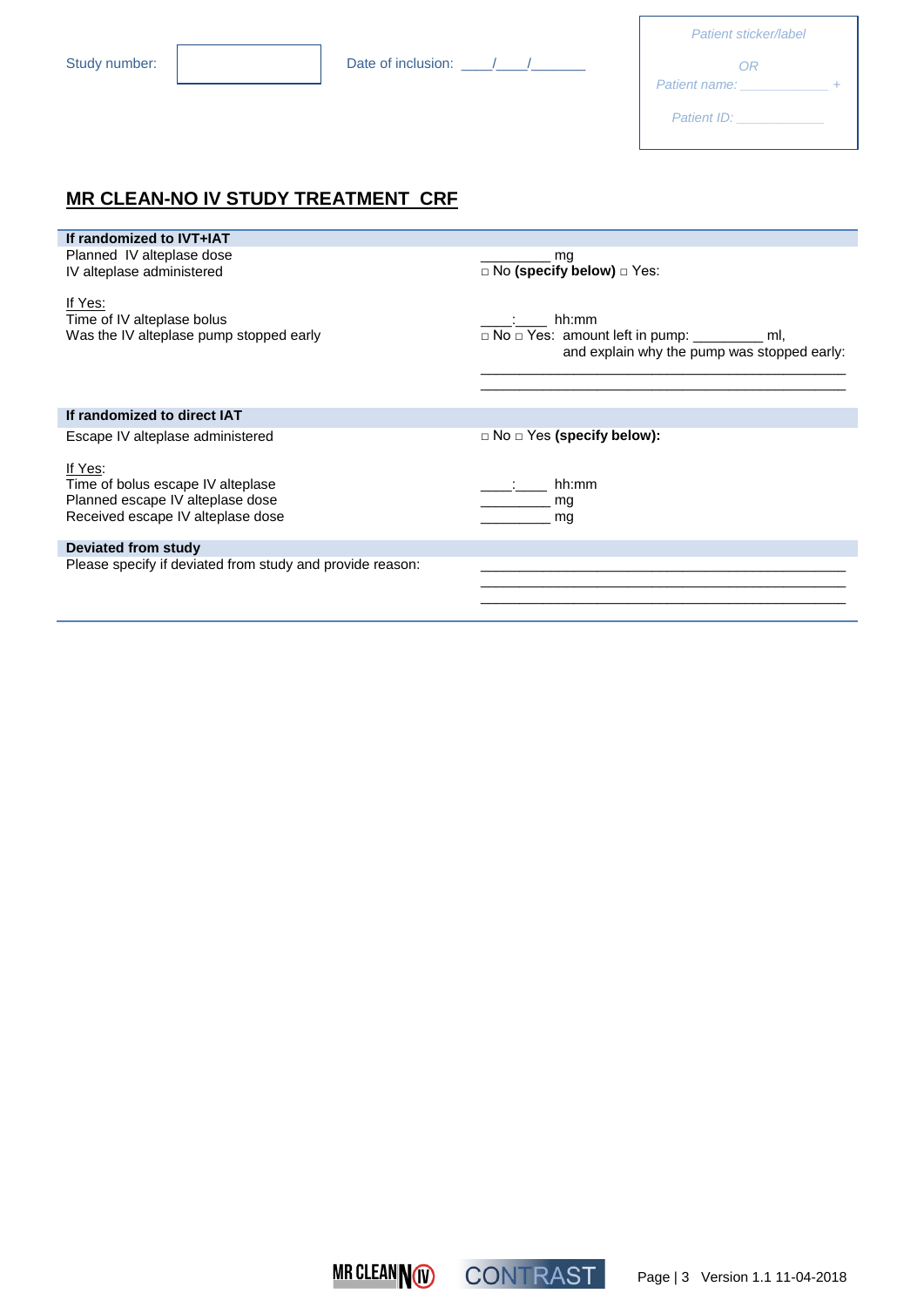| Patient sticker/label |  |
|-----------------------|--|
| ΩR                    |  |
| Patient name:         |  |
| Patient ID:           |  |

## **CLINICAL FOLLOW-UP CRF**

#### **NIHSS at 24 hours**

Date of NIHSS assessment: \_\_ /\_\_ /\_\_

|           | 1A. Level of consciousness (LOC)                                                     | <b>1B. LOC Questions</b>                       |
|-----------|--------------------------------------------------------------------------------------|------------------------------------------------|
|           | $\Box$ 0 - Alert                                                                     | $\Box$ 0 - Answers both questions correctly    |
|           | $\Box$ 1 – Not alert, but arousable                                                  | $\Box$ 1 – Answers one question correctly      |
|           | $\Box$ 2 – Not alert, requires repeated stimulation                                  | $\Box$ 2 – Answers neither questions correctly |
|           | $\Box$ 3 - Comatose                                                                  |                                                |
|           |                                                                                      |                                                |
|           | <b>1C. LOC Commands</b>                                                              | 2. Best gaze                                   |
|           | $\Box$ 0 – Performs both tasks correctly                                             | $\Box$ 0 – Normal                              |
|           | $\Box$ 1 – Performs one task correctly                                               | $\Box$ 1 – Partial gaze palsy                  |
|           | $\Box$ 2 - Performs neither tasks correctly                                          | $\Box$ 2 – Forced deviation                    |
|           |                                                                                      |                                                |
| 3. Visual |                                                                                      | 4. Facial palsy                                |
|           | $\Box$ 0 – No visual loss                                                            | $\Box$ 0 – Normal                              |
|           | $\Box$ 1 – Partial hemianopia                                                        | $\Box$ 1 – Minor paralysis                     |
|           |                                                                                      |                                                |
|           | $\Box$ 2 - Complete hemianopia                                                       | $\square$ 2 – Partial paralysis                |
|           | $\Box$ 3 - Bilateral hemianopia                                                      | $\Box$ 3 - Complete paralysis                  |
|           | 5A. Motor left arm                                                                   | 5B. Motor right arm                            |
|           | $\Box$ 0 – No drift                                                                  | $\Box$ 0 – No drift                            |
|           | $\Box$ 1 – Drift                                                                     | $\Box$ 1 – Drift                               |
|           |                                                                                      |                                                |
|           | $\Box$ 2 – Some effort against gravity                                               | $\Box$ 2 – Some effort against gravity         |
|           | $\Box$ 3 – No effort against gravity                                                 | $\Box$ 3 - No effort against gravity           |
|           | $\Box$ 4 – No movement                                                               | $\Box$ 4 – No movement                         |
|           |                                                                                      |                                                |
|           |                                                                                      |                                                |
|           |                                                                                      |                                                |
|           | 6A. Motor left leg                                                                   | 6B. Motor right leg                            |
|           | $\Box$ 0 – No drift                                                                  | $\Box$ 0 – No drift                            |
|           | $\Box$ 1 – Drift                                                                     | $\Box$ 1 – Drift                               |
|           | $\Box$ 2 – Some effort against gravity                                               | $\Box$ 2 – Some effort against gravity         |
|           | $\Box$ 3 – No effort against gravity                                                 | $\Box$ 3 – No effort against gravity           |
|           | $\Box$ 4 – No movement                                                               | $\Box$ 4 – No movement                         |
|           |                                                                                      |                                                |
|           |                                                                                      |                                                |
|           | 7. Limb ataxia                                                                       | 8. Sensory                                     |
|           | $\Box$ 0 - Absent                                                                    | $\Box$ 0 – Normal                              |
|           | $\Box$ 1 – Present in one limb                                                       | $\Box$ 1 – Mild to moderate sensory loss       |
|           | $\Box$ 2 – Present in two limbs                                                      | $\Box$ 2 – Severe or total sensory loss        |
|           |                                                                                      |                                                |
|           | 9. Best language                                                                     | 10. Dysarthria                                 |
|           | $\Box$ 0 - No aphasia (normal)                                                       | $\Box$ 0 – Normal                              |
|           | $\Box$ 1 – Mild to moderate aphasia                                                  | $\Box$ 1 – Mild to moderate dysarthria         |
|           | $\square$ 2 - Severe aphasia                                                         | $\square$ 2 - Severe dysarthria                |
|           | $\Box$ 3 - Mute, global aphasia                                                      | $\Box$ 9 – Intubated or other, explain:        |
|           |                                                                                      |                                                |
|           | 11. Extinction and inattention                                                       |                                                |
|           | $\Box$ 0 – No abnormality                                                            |                                                |
|           | $\Box$ 1 – Inattent/extinction<br>$\Box$ 2 – Profound hemi-inattention or extinction |                                                |

#### **CONTRAST Biobank study blood sample at 24 hours**

Did you take a study blood sample at 24 hours? □ No □ Yes

#### **(S)AE Check at 24 hours**

Did the patient experience one or more (serious) adverse event(s)?

□ No □ Yes **(if Yes, please complete (S)AE form(s))**



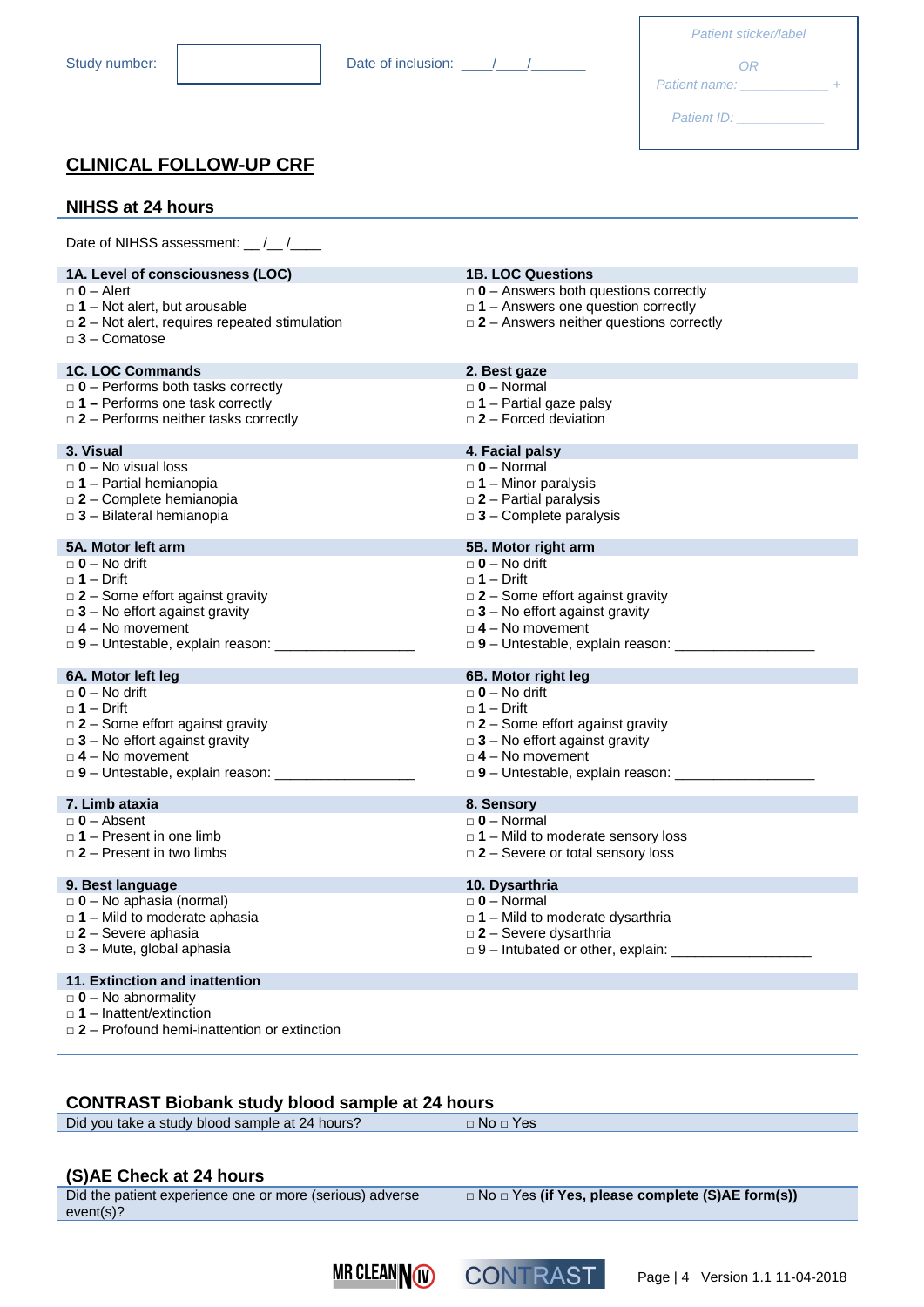| Patient sticker/label |  |
|-----------------------|--|
| OR<br>Patient name:   |  |
| Patient ID:           |  |

### **NIHSS at 5-7 days (or discharge, if earlier)**

| Date of NIHSS assessment: __/__/____                           |                                                                                        |
|----------------------------------------------------------------|----------------------------------------------------------------------------------------|
| 1A. Level of consciousness (LOC)                               | <b>1B. LOC Questions</b>                                                               |
| $\Box$ 0 – Alert                                               | $\Box$ 0 - Answers both questions correctly                                            |
| $\Box$ 1 – Not alert, but arousable                            | $\Box$ 1 – Answers one question correctly                                              |
| $\Box$ 2 – Not alert, requires repeated stimulation            | $\Box$ 2 – Answers neither questions correctly                                         |
| $\Box$ 3 - Comatose                                            |                                                                                        |
| <b>1C. LOC Commands</b>                                        | 2. Best gaze                                                                           |
| $\Box$ 0 - Performs both tasks correctly                       | $\Box$ 0 – Normal                                                                      |
| $\Box$ 1 – Performs one task correctly                         | $\Box$ 1 - Partial gaze palsy                                                          |
| $\Box$ 2 – Performs neither tasks correctly                    | $\Box$ 2 – Forced deviation                                                            |
|                                                                |                                                                                        |
| 3. Visual                                                      | 4. Facial palsy                                                                        |
| $\Box$ 0 – No visual loss                                      | $\Box$ 0 – Normal                                                                      |
| $\Box$ 1 – Partial hemianopia                                  | $\Box$ 1 - Minor paralysis                                                             |
| $\square$ 2 - Complete hemianopia                              | $\square$ 2 – Partial paralysis                                                        |
| $\Box$ 3 - Bilateral hemianopia                                | $\Box$ 3 – Complete paralysis                                                          |
| 5A. Motor left arm                                             | 5B. Motor right arm                                                                    |
| $\square$ 0 – No drift                                         | $\Box$ 0 – No drift                                                                    |
| $\Box$ 1 – Drift                                               | $\Box$ 1 – Drift                                                                       |
| $\Box$ 2 – Some effort against gravity                         | $\square$ 2 – Some effort against gravity                                              |
| $\Box$ 3 – No effort against gravity                           | $\Box$ 3 – No effort against gravity                                                   |
| $\Box$ 4 – No movement                                         | $\Box$ 4 – No movement                                                                 |
| $\Box$ 9 – Untestable, explain reason:                         | $\Box$ 9 - Untestable, explain reason:                                                 |
|                                                                |                                                                                        |
| 6A. Motor left leg                                             | 6B. Motor right leg                                                                    |
| $\Box$ 0 – No drift                                            | $\Box$ 0 – No drift                                                                    |
| $\Box$ 1 – Drift                                               | $\Box$ 1 – Drift                                                                       |
| $\Box$ 2 – Some effort against gravity                         | $\Box$ 2 – Some effort against gravity                                                 |
| $\Box$ 3 – No effort against gravity<br>$\Box$ 4 – No movement | $\Box$ 3 - No effort against gravity<br>$\Box$ 4 – No movement                         |
|                                                                |                                                                                        |
|                                                                | $\Box$ 9 - Untestable, explain reason: ____________                                    |
| 7. Limb ataxia                                                 | 8. Sensory                                                                             |
| $\Box$ 0 - Absent                                              | $\Box$ 0 – Normal                                                                      |
| $\Box$ 1 – Present in one limb                                 | $\Box$ 1 – Mild to moderate sensory loss                                               |
| $\Box$ 2 – Present in two limbs                                | $\Box$ 2 – Severe or total sensory loss                                                |
|                                                                |                                                                                        |
| 9. Best language                                               | 10. Dysarthria                                                                         |
| $\Box$ 0 – No aphasia (normal)                                 | $\Box$ 0 – Normal                                                                      |
| $\Box$ 1 – Mild to moderate aphasia                            | $\Box$ 1 – Mild to moderate dysarthria                                                 |
| $\Box$ 2 - Severe aphasia                                      | $\Box$ 2 - Severe dysarthria<br>$\Box$ 9 - Intubated or other, explain: ______________ |
| $\Box$ 3 – Mute, global aphasia                                |                                                                                        |
| 11. Extinction and inattention                                 |                                                                                        |
| $\Box$ 0 – No abnormality                                      |                                                                                        |
| $\Box$ 1 – Inattent/extinction                                 |                                                                                        |
| $\Box$ 2 – Profound hemi-inattention or extinction             |                                                                                        |

#### **(S)AE Check at 5-7 days**

Did the patient experience one or more (serious) adverse event(s)?

□ No □ Yes **(if Yes, please complete (S)AE form(s))**



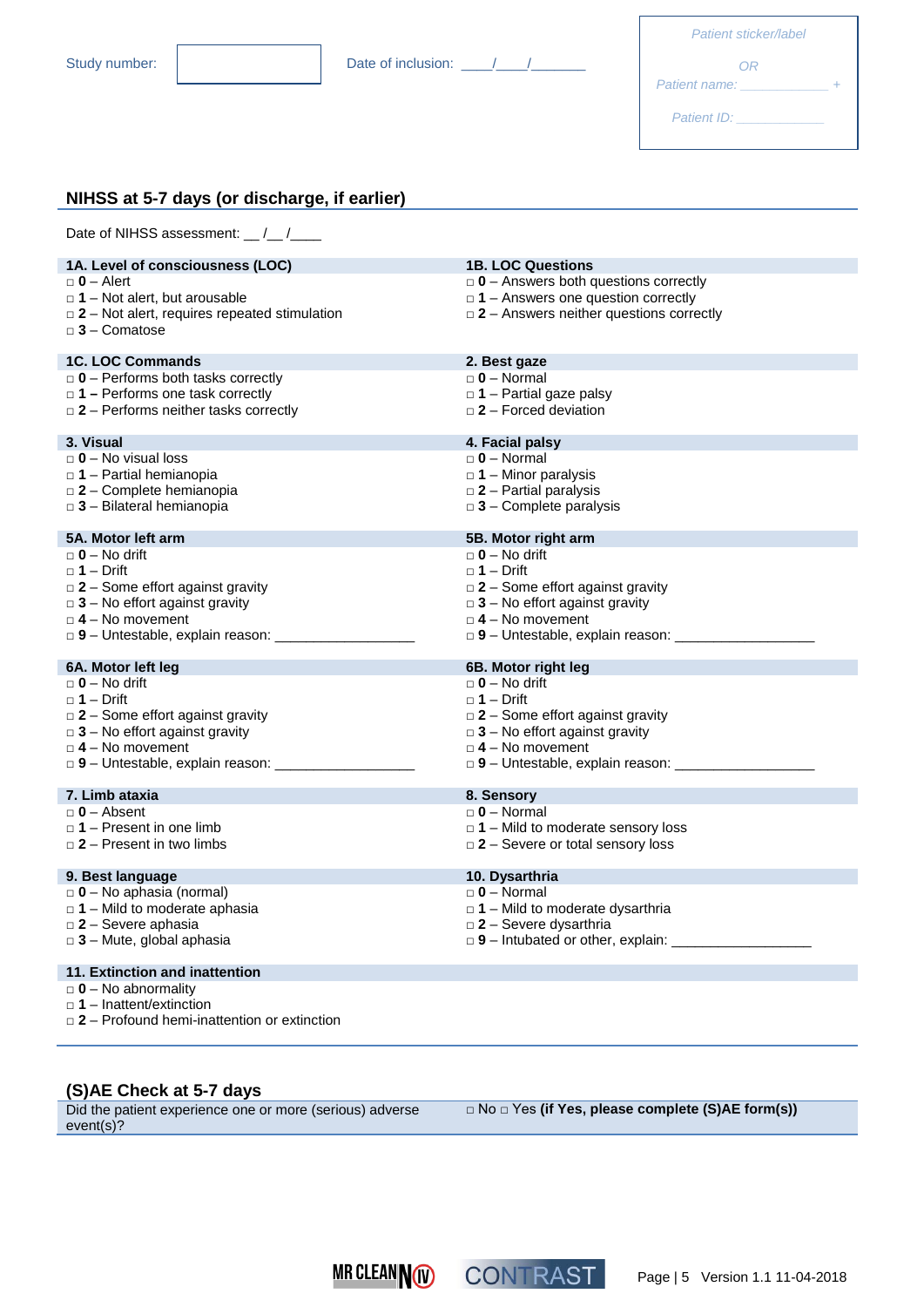Study number:  $\begin{vmatrix} 1 & 1 & 1 \\ 1 & 1 & 1 \\ 1 & 1 & 1 \end{vmatrix}$  Date of inclusion:  $\begin{vmatrix} 1 & 1 \\ 1 & 1 \end{vmatrix}$ 

| Patient sticker/label |  |
|-----------------------|--|
| ΩR                    |  |
| Patient name:         |  |
| Patient ID:           |  |

| Discharge – Intervention center                                           |                          |                                                                                                          |
|---------------------------------------------------------------------------|--------------------------|----------------------------------------------------------------------------------------------------------|
| <b>Neuroimaging</b>                                                       |                          |                                                                                                          |
| CT(A) at 24 hours performed?                                              |                          | $\Box$ No $\Box$ Yes                                                                                     |
| CT at 5-7 days performed?                                                 |                          | $\Box$ No $\Box$ Yes                                                                                     |
| MRI at 5-7 days performed?                                                |                          | $\Box$ No $\Box$ Yes                                                                                     |
| Other neuroimaging performed during hospital stay?                        |                          | $\Box$ No $\Box$ Yes                                                                                     |
|                                                                           |                          |                                                                                                          |
| Antithrombotic agents during hospital stay                                |                          |                                                                                                          |
| Any type of antithrombotic agents started?                                |                          | $\Box$ No $\Box$ Yes:<br>If applicable:                                                                  |
| Acetylsalicylic acid/ carbasalate calcium                                 | $\Box$ No $\Box$ Yes     | Start date __ /__ /_____ Time __:__ Stop date __ /__ /____                                               |
| Clopidogrel                                                               | $\Box$ No $\Box$ Yes     | Start date __ /__ /_____ Time __: __ Stop date __ /__ /____                                              |
| Dipyridamol                                                               | $\Box$ No $\Box$ Yes     | Start date __ /__ /_____ Time __:__ Stop date __ /__ /____                                               |
| Ticagrelor                                                                | $\sqcap$ No $\sqcap$ Yes | Start date __/__/______ Time __:___ Stop date __/__/____                                                 |
| Prophylactic heparin                                                      | $\Box$ No $\Box$ Yes     | Time $\frac{1}{\sqrt{2}}$ Stop date $\frac{1}{\sqrt{2}}$<br>Start date $\frac{\ }{\ }$ / $\frac{\ }{\ }$ |
| Therapeutic heparin                                                       | □ No □ Yes               | Start date __/__/______ Time __:___ Stop date __/__/____                                                 |
| Vitamin K antagonist                                                      | $\Box$ No $\Box$ Yes     | Start date __ /__ /_____ Time __:__ Stop date __ /__ /____                                               |
| Direct oral anticoagulant (DOAC)                                          | $\Box$ No $\Box$ Yes     | Start date __/__/______ Time __:___ Stop date __/__/____                                                 |
|                                                                           |                          | Start date __/__/______ Time __:___ Stop date __/__/____                                                 |
|                                                                           |                          | Start date __/__/______ Time __:___ Stop date __/__/____                                                 |
| Interventions and diagnoses during hospital stay                          |                          |                                                                                                          |
| Atrial fibrillation de novo                                               | $\Box$ No $\Box$ Yes     |                                                                                                          |
| Aneurysma spurium                                                         | $\Box$ No $\Box$ Yes:    | Treatment:<br>$\Box$ 0 - No                                                                              |
|                                                                           |                          | $\Box$ 1 - (Pro)thrombin injection                                                                       |
|                                                                           |                          | □ 2 - Compression bandage                                                                                |
|                                                                           |                          | □ 3 - Surgical intervention (fill out SAE form)                                                          |
|                                                                           |                          |                                                                                                          |
|                                                                           |                          |                                                                                                          |
|                                                                           |                          |                                                                                                          |
| Groin hematoma                                                            | $\Box$ No $\Box$ Yes:    | fill out SAE form                                                                                        |
| Intubation (excluding intubation necessary for IAT) $\Box$ No $\Box$ Yes: |                          | fill out SAE form                                                                                        |
| Hemicraniectomy                                                           | $\Box$ No $\Box$ Yes:    | fill out SAE form                                                                                        |
| External ventricular drain (EVD)                                          | □ No □ Yes:              | fill out SAE form                                                                                        |
| Major medical/surgical intervention                                       | $\Box$ No $\Box$ Yes:    |                                                                                                          |
|                                                                           |                          |                                                                                                          |
| <b>Admission</b>                                                          |                          |                                                                                                          |
| Was the patient admitted to the:                                          |                          | Total number of days in:                                                                                 |
| ICU<br>$\mathbf{r}$                                                       | $\Box$ No $\Box$ Yes     | $\Delta \sim 10^4$<br>ICU                                                                                |
| Medium care?                                                              | $\Box$ No $\Box$ Yes     | Medium care<br>$\Delta \sim 100$                                                                         |
| Stroke Unit?                                                              | $\Box$ No $\Box$ Yes     | Stroke Unit<br>$\omega_{\rm{max}}$                                                                       |
| <b>Discharge</b>                                                          |                          |                                                                                                          |
| Was the patient discharged                                                |                          | $\Box$ No $\Box$ Yes: Date of discharge (dead or alive) __/_/___                                         |
|                                                                           |                          |                                                                                                          |
|                                                                           |                          | Discharge destination:                                                                                   |
|                                                                           |                          | D - Patient died (fill out SAE form)                                                                     |
|                                                                           |                          | $\Box$ 1 - Home                                                                                          |
|                                                                           |                          | □ 2 - Other hospital (transfer; fill out transfer CRF)                                                   |
|                                                                           |                          | $\Box$ 3 - Geriatric rehabilitation center                                                               |
|                                                                           |                          | $\Box$ 4 - Nursing home long stay                                                                        |
|                                                                           |                          | $\Box$ 5 - Rehabilitation center                                                                         |
|                                                                           |                          |                                                                                                          |

#### **(S)AE Check at discharge – Intervention center**

Did the patient experience one or more (serious) adverse event(s) during hospital stay? □ No □ Yes **(if Yes, please complete (S)AE form(s))**



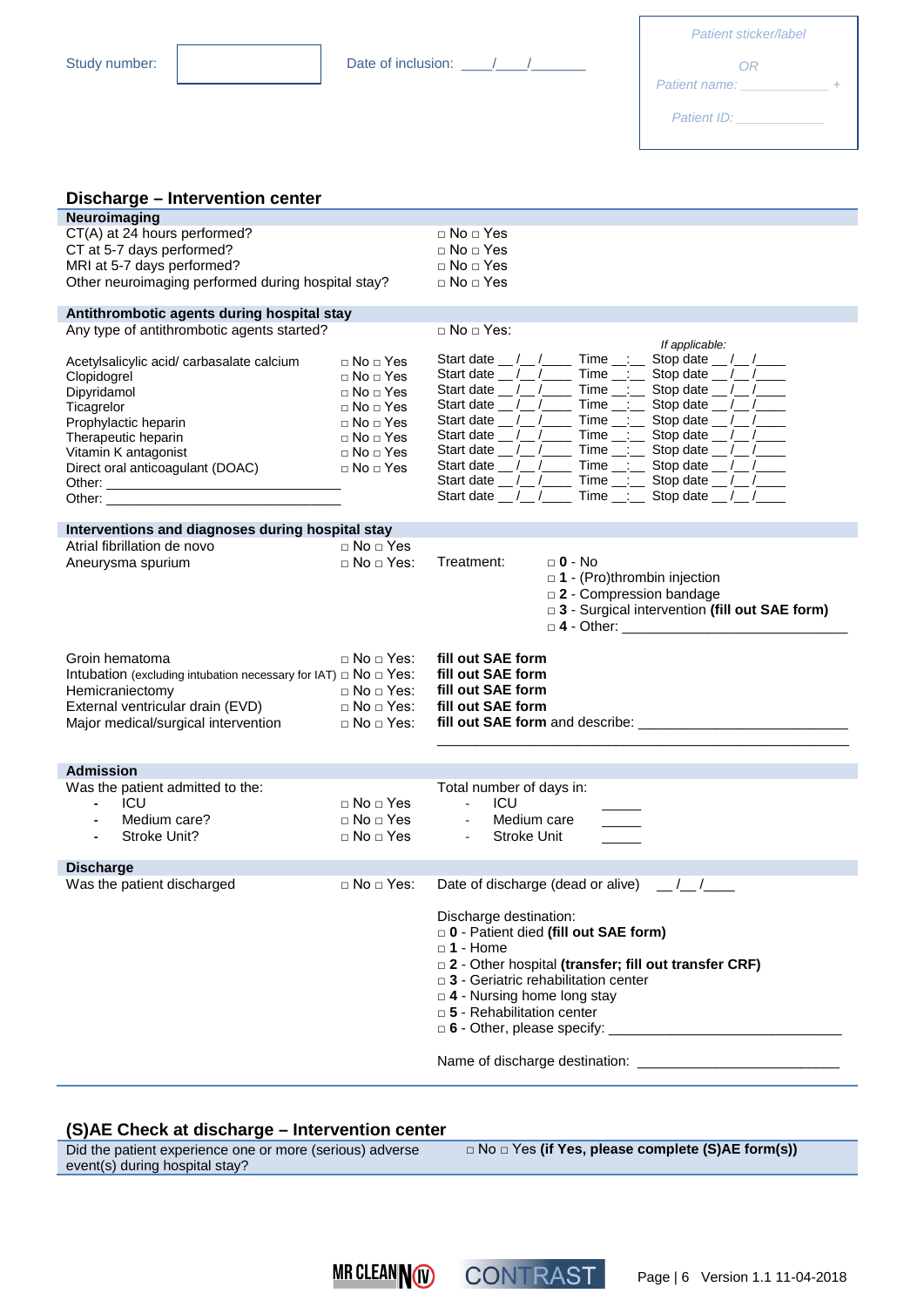| Patient sticker/label |  |
|-----------------------|--|
| ΩR                    |  |
| Patient name:         |  |
| Patient ID:           |  |

## **SERIOUS ADVERSE EVENT (SAE) CRF**

| <b>General information</b>                                                                                                        |                                                                                    |
|-----------------------------------------------------------------------------------------------------------------------------------|------------------------------------------------------------------------------------|
|                                                                                                                                   | Signature investigator:                                                            |
| Date of report: ____/____/_______ DD/MM/YYYY                                                                                      |                                                                                    |
| Description of SAE (in Dutch or English):                                                                                         |                                                                                    |
|                                                                                                                                   |                                                                                    |
|                                                                                                                                   |                                                                                    |
|                                                                                                                                   |                                                                                    |
|                                                                                                                                   |                                                                                    |
|                                                                                                                                   |                                                                                    |
|                                                                                                                                   |                                                                                    |
|                                                                                                                                   |                                                                                    |
| Date of SAE onset<br>DD/MM/YYYY                                                                                                   |                                                                                    |
| Date: $/$                                                                                                                         |                                                                                    |
| Neurological deterioration and/or neuroimaging                                                                                    |                                                                                    |
| Neurological deterioration of 4 points or more on NIHSS?                                                                          | $\Box$ Yes<br>$\Box$ No                                                            |
| Neurological deterioration of 2 points or more on one NIHSS Item?<br>Was there neuroimaging performed for this SAE/Neurological   | $\Box$ Yes<br>$\Box$ No<br>$\Box$ No<br>$\Box$ Yes                                 |
| deterioration?                                                                                                                    |                                                                                    |
| Serious Adverse Event category, please choose one:                                                                                | SAE expected?                                                                      |
| $\Box$ 0 - Results in death                                                                                                       | An SAE is 'expected' if this is one of the known side effects of the study         |
| $\Box$ 1 – Life threatening (at the time of event)                                                                                | treatment or one of the common (potentially) serious complications                 |
| $\square$ 2 – Requires or prolongs hospitalization<br>$\square$ 3 - Results in persistent or significant disability or incapacity | after ischemic stroke.<br>If No: please report the unexpected SAE within 24 hours. |
| $\Box$ 4 - Other, please specify:                                                                                                 |                                                                                    |
| $\Box$ 5 – Not listed above (i.e. not a serious adverse event)                                                                    | $\Box$ No $\Box$ Yes                                                               |
| Select most likely cause of SAE, please choose one:                                                                               | Was there another cause of (S)AE, you may choose multiple                          |
| $\Box$ 0 - Stroke progression                                                                                                     | $\Box$ No $\Box$ Yes:                                                              |
| $\Box$ 1 – New ischemic stroke:                                                                                                   | $\Box$ 0 – Stroke progression                                                      |
| □ Same □ Different vascular territory<br>$\Box$ 2 - Intracranial hemorrhage                                                       | $\Box$ 1 – New ischemic stroke:<br>□ Same □ Different vascular territory           |
| $\Box$ 3 – Extracranial hemorrhage                                                                                                | $\Box$ 2 – Intracranial hemorrhage                                                 |
| $\Box$ 4 - Cardiac ischemia                                                                                                       | $\Box$ 3 – Extracranial hemorrhage                                                 |
| $\Box$ 5 – Allergic reaction                                                                                                      | □ 4 - Cardiac ischemia<br>$\square$ 5 - Allergic reaction                          |
| $\Box$ 6 – Pneumonia                                                                                                              | $\Box$ 6 - Pneumonia                                                               |
| $\Box$ 7 – Other infection, please specify:                                                                                       | $\Box$ 7 – Other infection:                                                        |
| $\Box$ 8 - Other, please specify:                                                                                                 |                                                                                    |
| <b>Relationship</b> with the study treatment                                                                                      | Actions regarding the study treatment:                                             |
| $\Box$ 0 - None                                                                                                                   | $\Box$ 0 – None                                                                    |
| $\Box$ 1 – Unlikely                                                                                                               | $\Box$ 1 – Interrupted                                                             |
| $\Box$ 2 - Possible<br>$\Box$ 3 - Probable                                                                                        | $\square$ 2 - Discontinued                                                         |
| $\Box$ 4 - Definite                                                                                                               |                                                                                    |
| <b>Outcome</b>                                                                                                                    |                                                                                    |
| $\Box$ 0 - Resolved without sequela(e)<br>DD/MM/YYYY<br>date: $/$ /                                                               |                                                                                    |
| date: $\frac{1}{\sqrt{2}}$<br>$\Box$ 1 – Resolved with sequela(e)                                                                 |                                                                                    |
| $\Box$ 2 - Ongoing (pending)                                                                                                      |                                                                                    |
| $\Box$ 3 - Death<br>date: __ /__ /___ DD/MM/YYYY                                                                                  |                                                                                    |
|                                                                                                                                   |                                                                                    |

Additional (S)AE forms are available on the website[: https://mrclean-noiv.nl/documents.html](https://mrclean-noiv.nl/documents.html)



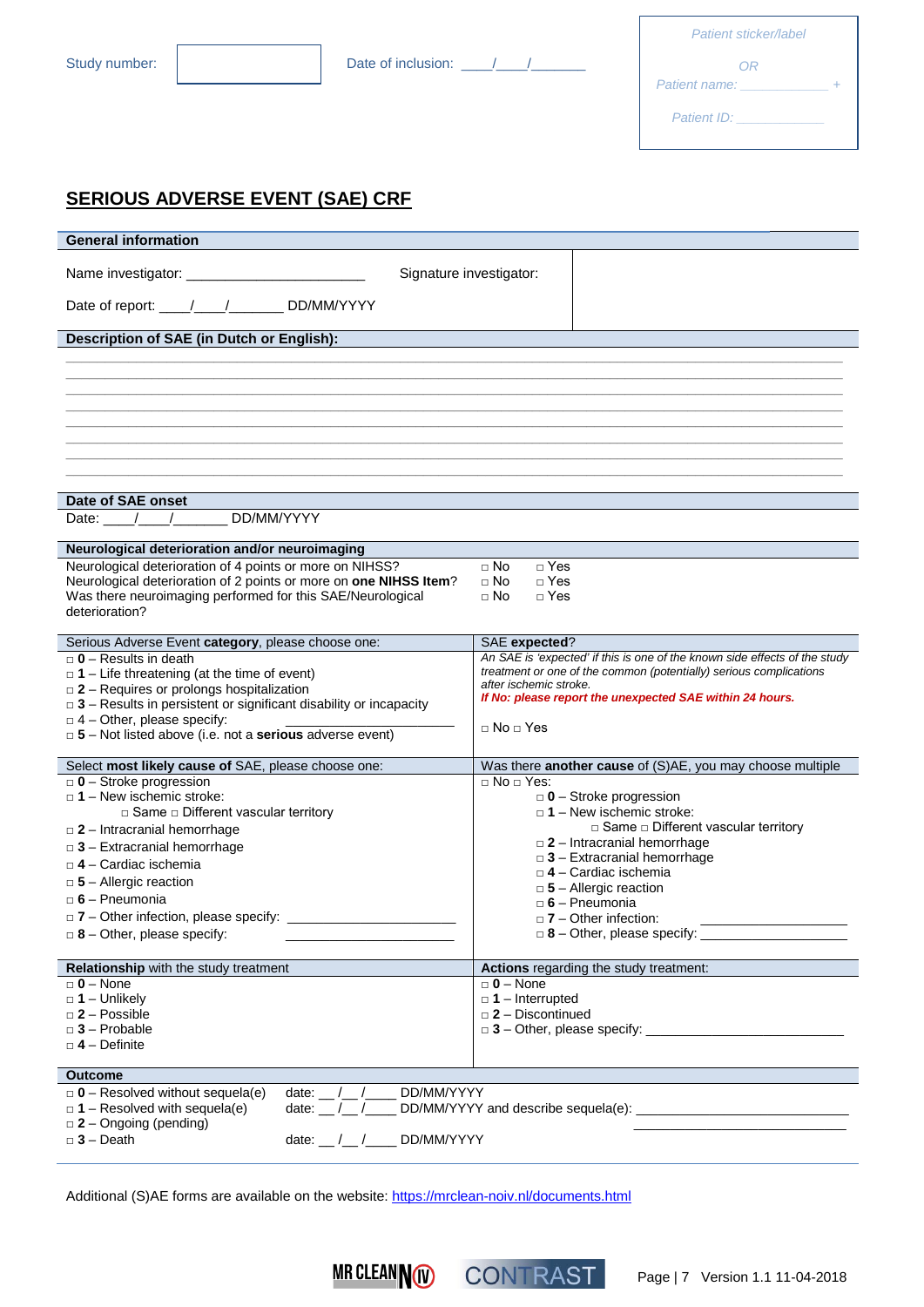| Date of inclusion: |  |  |
|--------------------|--|--|

| Patient sticker/label |  |
|-----------------------|--|
| ΟR<br>Patient name:   |  |
| Patient ID:           |  |
|                       |  |

#### *Wat is een SAE?*

*SAE is de afkorting van Serious Adverse Event. Een SAE is een ongewenst medisch voorval bij een patiënt of proefpersoon dat niet noodzakelijk een oorzakelijk verband heeft met de behandeling en dat:* 

- *dodelijk is, en/of*
- *levensgevaar oplevert voor de proefpersoon, en/of*
- *opname in een ziekenhuis of verlenging van de opname noodzakelijk maakt, en/of*
- *blijvende of significante invaliditeit of arbeidsongeschiktheid veroorzaakt, en/of*
- *zich uit in een aangeboren afwijking of misvorming*

*Een patiënt kan meerdere SAE's hebben gedurende de follow-up periode van 3 maanden. Het terugplaatsen van een botlap is een SAE, omdat de patiënt opnieuw moet worden opgenomen in het ziekenhuis. Mocht de patiënt een verkeersongeluk krijgen en moeten worden opgenomen vanwege een operatie van bijvoorbeeld de heup, dan is het wederom een SAE. De dood is per definitie een SAE, ook al is de doodsoorzaak niet gerelateerd aan de studie/het infarct. Hieronder geven we enkele voorbeelden van SAE's.*

| Date of inclusion: 08/12/2017<br>Study number:<br>10128                                                                                                                                                                                                                                                                                                                                                                                                                                                                                                                                                                                                           | Patient sticker/label<br>OP<br>Patient name: T. Jansen +<br>Patient ID: 00000                                                                                                                                                                                                                                       | Study number:<br>20089                                                                                                                                                                                                                                                                                                                                                                                                                                                                                                                                                                                             | Patient sticker/label<br>Date of inclusion: 16/12/2017<br>OR<br>Patient name: A. van Berg +<br>Patient ID: 00000                                                                                                                                                                                                           |
|-------------------------------------------------------------------------------------------------------------------------------------------------------------------------------------------------------------------------------------------------------------------------------------------------------------------------------------------------------------------------------------------------------------------------------------------------------------------------------------------------------------------------------------------------------------------------------------------------------------------------------------------------------------------|---------------------------------------------------------------------------------------------------------------------------------------------------------------------------------------------------------------------------------------------------------------------------------------------------------------------|--------------------------------------------------------------------------------------------------------------------------------------------------------------------------------------------------------------------------------------------------------------------------------------------------------------------------------------------------------------------------------------------------------------------------------------------------------------------------------------------------------------------------------------------------------------------------------------------------------------------|----------------------------------------------------------------------------------------------------------------------------------------------------------------------------------------------------------------------------------------------------------------------------------------------------------------------------|
| <b>SERIOUS ADVERSE EVENT (SAE) CRF</b>                                                                                                                                                                                                                                                                                                                                                                                                                                                                                                                                                                                                                            |                                                                                                                                                                                                                                                                                                                     | <b>SERIOUS ADVERSE EVENT (SAE) CRF</b>                                                                                                                                                                                                                                                                                                                                                                                                                                                                                                                                                                             |                                                                                                                                                                                                                                                                                                                            |
| SAE number: 1/2/3/4/5/6/7/8/9/10                                                                                                                                                                                                                                                                                                                                                                                                                                                                                                                                                                                                                                  |                                                                                                                                                                                                                                                                                                                     | SAE number: 1/2/3/4/5/6/7/8/9/10                                                                                                                                                                                                                                                                                                                                                                                                                                                                                                                                                                                   |                                                                                                                                                                                                                                                                                                                            |
| <b>General information</b>                                                                                                                                                                                                                                                                                                                                                                                                                                                                                                                                                                                                                                        |                                                                                                                                                                                                                                                                                                                     | <b>General information</b>                                                                                                                                                                                                                                                                                                                                                                                                                                                                                                                                                                                         |                                                                                                                                                                                                                                                                                                                            |
| Name investigator: Dr. C.                                                                                                                                                                                                                                                                                                                                                                                                                                                                                                                                                                                                                                         | Signature investigator:                                                                                                                                                                                                                                                                                             | Name investigator: Dr. van de G.                                                                                                                                                                                                                                                                                                                                                                                                                                                                                                                                                                                   | Signature investigator:                                                                                                                                                                                                                                                                                                    |
| Date of report: 10/12/2017                                                                                                                                                                                                                                                                                                                                                                                                                                                                                                                                                                                                                                        |                                                                                                                                                                                                                                                                                                                     | Date of report: 24/12/2017                                                                                                                                                                                                                                                                                                                                                                                                                                                                                                                                                                                         |                                                                                                                                                                                                                                                                                                                            |
| <b>Description of SAE (in Dutch or English):</b>                                                                                                                                                                                                                                                                                                                                                                                                                                                                                                                                                                                                                  |                                                                                                                                                                                                                                                                                                                     | <b>Description of SAE (in Dutch or English):</b><br>69-year-old male patient was allocated to the treatment (xxx) arm. Total                                                                                                                                                                                                                                                                                                                                                                                                                                                                                       |                                                                                                                                                                                                                                                                                                                            |
| The patient was allocated to the treatment xxx arm. The patient experienced clinical<br>deterioration (increase NIHSS > 2 points). CT-cerebrum revealed a midline shift,<br>increase of edema, and expansion of infarcted territory on day 1. A decompressive<br>hemicraniectomy was performed. No complications were noted during the<br>operation.<br>Date of SAE onset<br>Date: 09/12/2017<br>Neurological deterioration and/or neuroimaging<br>Neurological deterioration of 4 points or more on NIHSS's<br>Neurological deterioration of 2 points or more on one NIHSS Item?<br>Was there neuroimaging performed for this SAE/Neurological<br>deterioration? | <b>X</b> Yes<br>$-$ No<br>X Yes<br>o No<br>o No<br>X Yes                                                                                                                                                                                                                                                            | NIHSS score was 16 points. IAT was without complications. The patient<br>developed fever (T: 38.9°C) on day 4. Laboratory results showed elevated<br>CRP values. X-thorax showed no signs of infiltration. This led to prolonged<br>hospital stay.<br>Date of SAE onset<br>Date: 20/12/2017<br>Neurological deterioration and/or neuroimaging<br>Neurological deterioration of 4 points or more on NIHSS<br>Neurological deterioration of 2 points or more on one NIHSS Item?<br>Was there neuroimaging performed for this SAE/Neurological<br>deterioration?<br>Senous Adverse Event category, please choose one: | <b>X</b> No<br><b>To Yes</b><br>X No<br>a Yes<br>X No<br><b>D</b> Yes<br>SAE expected?                                                                                                                                                                                                                                     |
| Senous Adverse Event category, please choose one:<br>o 0 - Results in death<br>$X$ 1 – Life threatening (at the time of event)<br>□ 2 - Requires or prolongs hospitalization<br>= 3 - Results in persistent or significant disability or incapacity<br>o 4 - Other, please specify:<br>□ 5 - Not listed above (i.e. not a serious adverse event)                                                                                                                                                                                                                                                                                                                  | SAE expected?<br>An SAE is expected: if this is one of the known side effects of the stud<br>treatment or one of the common (potentially) serious complications<br>after Ischemic stroke.<br>If No: please report the unexpected SAE within 24 hours.<br>o No X Yes                                                 | = 0 - Results in death<br>o 1 - Life threatening (at the time of event)<br>X 2 - Requires or prolongs hospitalization<br>o 3 - Results in persistent or significant disability or incapacity<br>$= 4$ - Other, please specify:<br>c 5 - Not listed above (i.e. not a serious adverse event)<br>Select most likely cause of SAE, please choose one:                                                                                                                                                                                                                                                                 | An SAE IS expected I trus is one of the known side enects of the stud<br>treatment or one of the common (potentially) serious complications<br>after Ischemic stroke.<br>if No: please report the unexpected SAE within 24 hours.<br>= No X Yes<br>Was there another cause of (S)AE, you may choose multiple               |
| Select most likely cause of SAE, please choose one:<br>X U - Stroke progression                                                                                                                                                                                                                                                                                                                                                                                                                                                                                                                                                                                   | Was there another cause of (S)AE, you may choose multiple<br>X No a Yes                                                                                                                                                                                                                                             | o U - Stroke progression<br>o 1 - New ischemic stroke:                                                                                                                                                                                                                                                                                                                                                                                                                                                                                                                                                             | X No = Yes:<br>$= 0$ – Stroke progression                                                                                                                                                                                                                                                                                  |
| o 1 - New ischemic stroke:<br>o Same o Different vascular territory<br>$= 2$ - Intracranial hemorrhage<br>$\approx$ 3 - Extracranial hemorrhage<br>□ 4 - Cardiac ischemia<br>$=$ 5 - Allergic reaction<br>$= 6 - P$ neumonia<br>o 7 - Other infection, please specify:<br>a 8 - Other, please specify:                                                                                                                                                                                                                                                                                                                                                            | $= 0$ – Stroke progression<br>o 1 - New ischemic stroke:<br>o Same o Different vascular territory<br>$\alpha$ 2 - Intracranial hemorrhage<br>□ 3 - Extracranial hemorrhage<br>□ 4 - Cardiac ischemia<br>$=$ 5 - Allergic reaction<br>$= 6 - P$ neumonia<br>$= 7 -$ Other infection:<br>= 8 - Other, please specify: | o Same o Different vascular territory<br>$= 2$ - Intracranial hemorrhage<br>$-3$ - Extracranial hemorrhage<br>= 4 - Cardiac ischemia<br>$=$ 5 - Allergic reaction<br>X 6 - Pneumonia<br>o 7 - Other infection, please specify<br>= 8 - Other, please specify:<br><b>Relationship with the study treatment</b>                                                                                                                                                                                                                                                                                                      | o 1 - New ischemic stroke:<br>a Same a Different vascular territory<br>$= 2$ - Intracranial hemorrhage<br>= 3 - Extracranial hemorrhage<br>□ 4 - Cardiac ischemia<br>$= 5$ - Allergic reaction<br>$= 6 - P$ neumonia<br>$= 7 -$ Other infection:<br>= 8 - Other, please specify.<br>Actions regarding the study treatment: |
| <b>Relationship with the study treatment</b>                                                                                                                                                                                                                                                                                                                                                                                                                                                                                                                                                                                                                      | Actions regarding the study treatment:                                                                                                                                                                                                                                                                              | $X$ $0 -$ None                                                                                                                                                                                                                                                                                                                                                                                                                                                                                                                                                                                                     | $XU - None$                                                                                                                                                                                                                                                                                                                |
| $= 0 - None$<br>X 1 - Unlikely<br>a 2 - Possible<br>□ 3 - Probable<br>$= 4 - Definite$                                                                                                                                                                                                                                                                                                                                                                                                                                                                                                                                                                            | $X0 - None$<br>o 1 - Interrupted<br>$= 2 - Discontinued$<br>$=$ 3 - Other, please specify:                                                                                                                                                                                                                          | = 1 - Unlikely<br>a 2 - Possible<br>$=$ 3 - Probable<br>$=$ 4 - Definite                                                                                                                                                                                                                                                                                                                                                                                                                                                                                                                                           | $-1$ - Interrupted<br>$= 2 - Discontinued$<br>$=$ 3 - Other, please specify:                                                                                                                                                                                                                                               |
| Outcome<br><b>DD/MM/YYYY</b><br>o 0 - Resolved without sequela(e)<br>date: $1 - 1$<br>o 1 - Resolved with sequela(e)<br>date:<br>X 2 - Ongoing (pending)<br><b>DD/MM/YYYY</b><br>$= 3 - \text{Death}$<br>date: $11$                                                                                                                                                                                                                                                                                                                                                                                                                                               | DD/MM/YYYY and describe sequela(e):                                                                                                                                                                                                                                                                                 | Outcome<br><b>DD/MM/YYYY</b><br>$= 0$ – Resolved without sequela(e)<br>date: /<br>o 1 - Resolved with sequela(e)<br>date: I<br>X 2 - Ongoing (pending)<br>$= 3 - \text{Death}$<br>date: / / DD/MM/YYYY                                                                                                                                                                                                                                                                                                                                                                                                             | DD/MM/YYYY and describe sequela(e):                                                                                                                                                                                                                                                                                        |

**CONTRAST** 

**CONTRAST** 



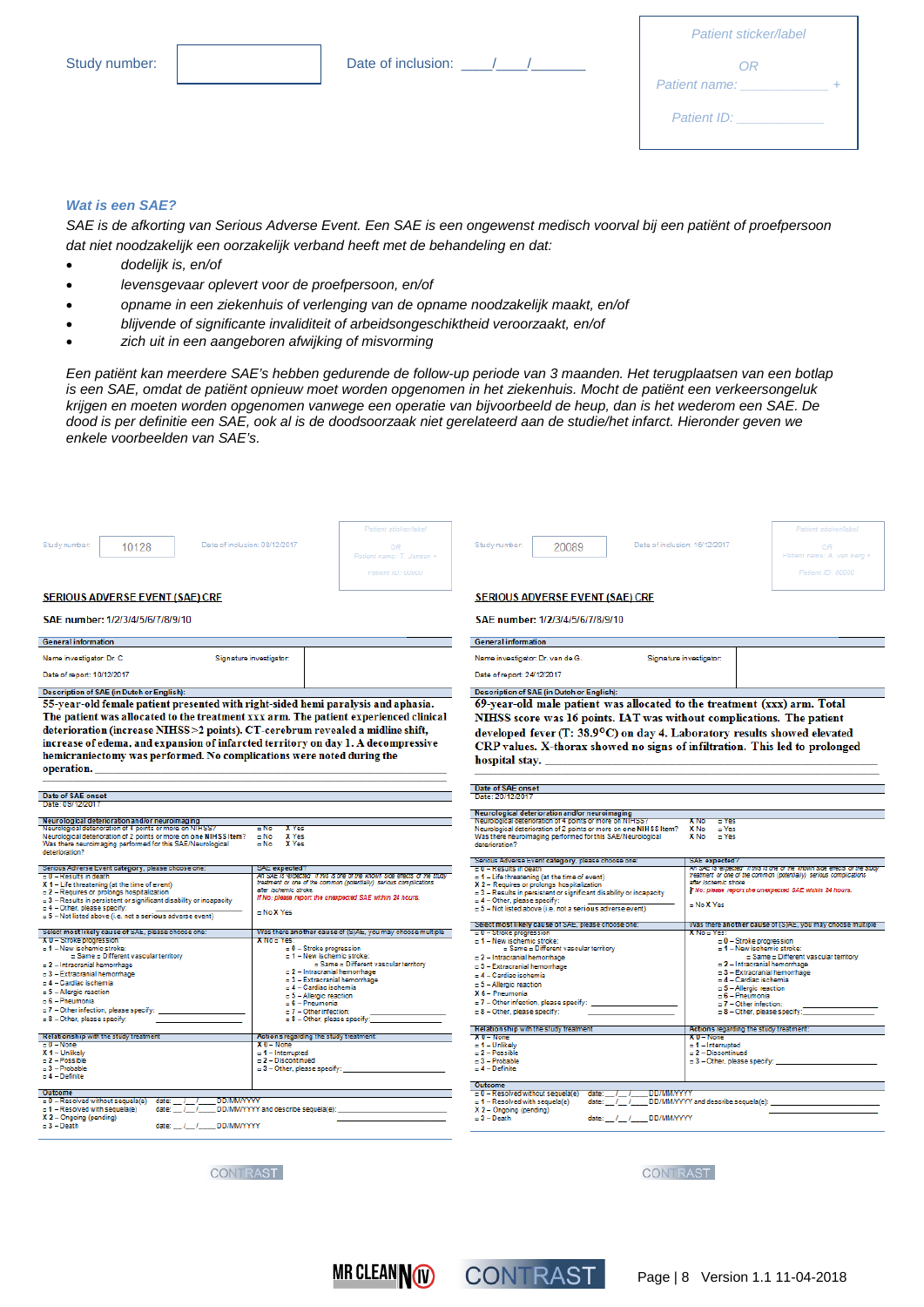| Patient sticker/label              |  |
|------------------------------------|--|
| ΩR<br>Patient name:<br>Patient ID: |  |

## **CRFs Second hospital (transfer)**

## **NIHSS at 5-7 days (or discharge, if earlier) – Second hospital (transfer)**

Date of NIHSS assessment: \_\_ /\_\_ /\_\_\_\_

| $\Box$ 0 - Alert<br>$\Box$ 0 – Answers both questions correctly<br>$\Box$ 1 – Answers one question correctly<br>$\Box$ 1 – Not alert, but arousable<br>$\Box$ 2 – Answers neither questions correctly<br>$\Box$ 2 – Not alert, requires repeated stimulation<br>$\Box$ 3 - Comatose<br><b>1C. LOC Commands</b><br>2. Best gaze<br>$\Box$ 0 - Performs both tasks correctly<br>$\Box$ 0 – Normal<br>$\Box$ 1 – Performs one task correctly<br>$\Box$ 1 – Partial gaze palsy<br>$\Box$ 2 – Forced deviation<br>$\Box$ 2 – Performs neither tasks correctly<br>3. Visual<br>4. Facial palsy<br>$\Box$ 0 – No visual loss<br>$\Box$ 0 – Normal<br>$\Box$ 1 – Minor paralysis<br>$\Box$ 1 – Partial hemianopia<br>$\square$ 2 – Partial paralysis<br>$\Box$ 2 - Complete hemianopia<br>$\Box$ 3 - Bilateral hemianopia<br>$\Box$ 3 - Complete paralysis<br>5A. Motor left arm<br>5B. Motor right arm<br>$\Box$ 0 – No drift<br>$\Box$ 0 – No drift<br>$\Box$ 1 – Drift<br>$\Box$ 1 – Drift<br>$\Box$ 2 – Some effort against gravity<br>$\Box$ 2 – Some effort against gravity<br>$\Box$ 3 – No effort against gravity<br>$\Box$ 3 – No effort against gravity<br>$\Box$ 4 – No movement<br>$\Box$ 4 – No movement<br>□ 9 - Untestable, explain reason: _____________<br>6B. Motor right leg<br>6A. Motor left leg<br>$\Box$ 0 – No drift<br>$\Box$ 0 – No drift<br>$\Box$ 1 – Drift<br>$\Box$ 1 – Drift<br>$\square$ 2 – Some effort against gravity<br>$\square$ 2 – Some effort against gravity<br>$\Box$ 3 – No effort against gravity<br>$\Box$ 3 – No effort against gravity<br>$\Box$ 4 - No movement<br>$\Box$ 4 – No movement<br>7. Limb ataxia<br>8. Sensory<br>$\Box$ 0 - Absent<br>$\Box$ 0 – Normal<br>$\Box$ 1 – Present in one limb<br>$\Box$ 1 – Mild to moderate sensory loss<br>$\Box$ 2 – Present in two limbs<br>$\Box$ 2 – Severe or total sensory loss<br>9. Best language<br>10. Dysarthria<br>$\Box$ 0 - No aphasia (normal)<br>$\Box$ 0 – Normal<br>$\Box$ 1 – Mild to moderate dysarthria<br>$\Box$ 1 – Mild to moderate aphasia<br>$\square$ 2 - Severe aphasia<br>$\Box$ 2 – Severe dysarthria<br>$\Box$ 9 - Intubated or other, explain:<br>$\Box$ 3 - Mute, global aphasia<br>11. Extinction and inattention<br>$\Box$ 0 – No abnormality<br>$\Box$ 1 – Inattent/extinction<br>$\Box$ 2 – Profound hemi-inattention or extinction | 1A. Level of consciousness (LOC) | <b>1B. LOC Questions</b> |
|------------------------------------------------------------------------------------------------------------------------------------------------------------------------------------------------------------------------------------------------------------------------------------------------------------------------------------------------------------------------------------------------------------------------------------------------------------------------------------------------------------------------------------------------------------------------------------------------------------------------------------------------------------------------------------------------------------------------------------------------------------------------------------------------------------------------------------------------------------------------------------------------------------------------------------------------------------------------------------------------------------------------------------------------------------------------------------------------------------------------------------------------------------------------------------------------------------------------------------------------------------------------------------------------------------------------------------------------------------------------------------------------------------------------------------------------------------------------------------------------------------------------------------------------------------------------------------------------------------------------------------------------------------------------------------------------------------------------------------------------------------------------------------------------------------------------------------------------------------------------------------------------------------------------------------------------------------------------------------------------------------------------------------------------------------------------------------------------------------------------------------------------------------------------------------------------------------------------------------------------------------------------------------------------------------------------------------------------------------|----------------------------------|--------------------------|
|                                                                                                                                                                                                                                                                                                                                                                                                                                                                                                                                                                                                                                                                                                                                                                                                                                                                                                                                                                                                                                                                                                                                                                                                                                                                                                                                                                                                                                                                                                                                                                                                                                                                                                                                                                                                                                                                                                                                                                                                                                                                                                                                                                                                                                                                                                                                                            |                                  |                          |
|                                                                                                                                                                                                                                                                                                                                                                                                                                                                                                                                                                                                                                                                                                                                                                                                                                                                                                                                                                                                                                                                                                                                                                                                                                                                                                                                                                                                                                                                                                                                                                                                                                                                                                                                                                                                                                                                                                                                                                                                                                                                                                                                                                                                                                                                                                                                                            |                                  |                          |
|                                                                                                                                                                                                                                                                                                                                                                                                                                                                                                                                                                                                                                                                                                                                                                                                                                                                                                                                                                                                                                                                                                                                                                                                                                                                                                                                                                                                                                                                                                                                                                                                                                                                                                                                                                                                                                                                                                                                                                                                                                                                                                                                                                                                                                                                                                                                                            |                                  |                          |
|                                                                                                                                                                                                                                                                                                                                                                                                                                                                                                                                                                                                                                                                                                                                                                                                                                                                                                                                                                                                                                                                                                                                                                                                                                                                                                                                                                                                                                                                                                                                                                                                                                                                                                                                                                                                                                                                                                                                                                                                                                                                                                                                                                                                                                                                                                                                                            |                                  |                          |
|                                                                                                                                                                                                                                                                                                                                                                                                                                                                                                                                                                                                                                                                                                                                                                                                                                                                                                                                                                                                                                                                                                                                                                                                                                                                                                                                                                                                                                                                                                                                                                                                                                                                                                                                                                                                                                                                                                                                                                                                                                                                                                                                                                                                                                                                                                                                                            |                                  |                          |
|                                                                                                                                                                                                                                                                                                                                                                                                                                                                                                                                                                                                                                                                                                                                                                                                                                                                                                                                                                                                                                                                                                                                                                                                                                                                                                                                                                                                                                                                                                                                                                                                                                                                                                                                                                                                                                                                                                                                                                                                                                                                                                                                                                                                                                                                                                                                                            |                                  |                          |
|                                                                                                                                                                                                                                                                                                                                                                                                                                                                                                                                                                                                                                                                                                                                                                                                                                                                                                                                                                                                                                                                                                                                                                                                                                                                                                                                                                                                                                                                                                                                                                                                                                                                                                                                                                                                                                                                                                                                                                                                                                                                                                                                                                                                                                                                                                                                                            |                                  |                          |
|                                                                                                                                                                                                                                                                                                                                                                                                                                                                                                                                                                                                                                                                                                                                                                                                                                                                                                                                                                                                                                                                                                                                                                                                                                                                                                                                                                                                                                                                                                                                                                                                                                                                                                                                                                                                                                                                                                                                                                                                                                                                                                                                                                                                                                                                                                                                                            |                                  |                          |
|                                                                                                                                                                                                                                                                                                                                                                                                                                                                                                                                                                                                                                                                                                                                                                                                                                                                                                                                                                                                                                                                                                                                                                                                                                                                                                                                                                                                                                                                                                                                                                                                                                                                                                                                                                                                                                                                                                                                                                                                                                                                                                                                                                                                                                                                                                                                                            |                                  |                          |
|                                                                                                                                                                                                                                                                                                                                                                                                                                                                                                                                                                                                                                                                                                                                                                                                                                                                                                                                                                                                                                                                                                                                                                                                                                                                                                                                                                                                                                                                                                                                                                                                                                                                                                                                                                                                                                                                                                                                                                                                                                                                                                                                                                                                                                                                                                                                                            |                                  |                          |
|                                                                                                                                                                                                                                                                                                                                                                                                                                                                                                                                                                                                                                                                                                                                                                                                                                                                                                                                                                                                                                                                                                                                                                                                                                                                                                                                                                                                                                                                                                                                                                                                                                                                                                                                                                                                                                                                                                                                                                                                                                                                                                                                                                                                                                                                                                                                                            |                                  |                          |
|                                                                                                                                                                                                                                                                                                                                                                                                                                                                                                                                                                                                                                                                                                                                                                                                                                                                                                                                                                                                                                                                                                                                                                                                                                                                                                                                                                                                                                                                                                                                                                                                                                                                                                                                                                                                                                                                                                                                                                                                                                                                                                                                                                                                                                                                                                                                                            |                                  |                          |
|                                                                                                                                                                                                                                                                                                                                                                                                                                                                                                                                                                                                                                                                                                                                                                                                                                                                                                                                                                                                                                                                                                                                                                                                                                                                                                                                                                                                                                                                                                                                                                                                                                                                                                                                                                                                                                                                                                                                                                                                                                                                                                                                                                                                                                                                                                                                                            |                                  |                          |
|                                                                                                                                                                                                                                                                                                                                                                                                                                                                                                                                                                                                                                                                                                                                                                                                                                                                                                                                                                                                                                                                                                                                                                                                                                                                                                                                                                                                                                                                                                                                                                                                                                                                                                                                                                                                                                                                                                                                                                                                                                                                                                                                                                                                                                                                                                                                                            |                                  |                          |
|                                                                                                                                                                                                                                                                                                                                                                                                                                                                                                                                                                                                                                                                                                                                                                                                                                                                                                                                                                                                                                                                                                                                                                                                                                                                                                                                                                                                                                                                                                                                                                                                                                                                                                                                                                                                                                                                                                                                                                                                                                                                                                                                                                                                                                                                                                                                                            |                                  |                          |
|                                                                                                                                                                                                                                                                                                                                                                                                                                                                                                                                                                                                                                                                                                                                                                                                                                                                                                                                                                                                                                                                                                                                                                                                                                                                                                                                                                                                                                                                                                                                                                                                                                                                                                                                                                                                                                                                                                                                                                                                                                                                                                                                                                                                                                                                                                                                                            |                                  |                          |
|                                                                                                                                                                                                                                                                                                                                                                                                                                                                                                                                                                                                                                                                                                                                                                                                                                                                                                                                                                                                                                                                                                                                                                                                                                                                                                                                                                                                                                                                                                                                                                                                                                                                                                                                                                                                                                                                                                                                                                                                                                                                                                                                                                                                                                                                                                                                                            |                                  |                          |
|                                                                                                                                                                                                                                                                                                                                                                                                                                                                                                                                                                                                                                                                                                                                                                                                                                                                                                                                                                                                                                                                                                                                                                                                                                                                                                                                                                                                                                                                                                                                                                                                                                                                                                                                                                                                                                                                                                                                                                                                                                                                                                                                                                                                                                                                                                                                                            |                                  |                          |
|                                                                                                                                                                                                                                                                                                                                                                                                                                                                                                                                                                                                                                                                                                                                                                                                                                                                                                                                                                                                                                                                                                                                                                                                                                                                                                                                                                                                                                                                                                                                                                                                                                                                                                                                                                                                                                                                                                                                                                                                                                                                                                                                                                                                                                                                                                                                                            |                                  |                          |
|                                                                                                                                                                                                                                                                                                                                                                                                                                                                                                                                                                                                                                                                                                                                                                                                                                                                                                                                                                                                                                                                                                                                                                                                                                                                                                                                                                                                                                                                                                                                                                                                                                                                                                                                                                                                                                                                                                                                                                                                                                                                                                                                                                                                                                                                                                                                                            |                                  |                          |
|                                                                                                                                                                                                                                                                                                                                                                                                                                                                                                                                                                                                                                                                                                                                                                                                                                                                                                                                                                                                                                                                                                                                                                                                                                                                                                                                                                                                                                                                                                                                                                                                                                                                                                                                                                                                                                                                                                                                                                                                                                                                                                                                                                                                                                                                                                                                                            |                                  |                          |
|                                                                                                                                                                                                                                                                                                                                                                                                                                                                                                                                                                                                                                                                                                                                                                                                                                                                                                                                                                                                                                                                                                                                                                                                                                                                                                                                                                                                                                                                                                                                                                                                                                                                                                                                                                                                                                                                                                                                                                                                                                                                                                                                                                                                                                                                                                                                                            |                                  |                          |
|                                                                                                                                                                                                                                                                                                                                                                                                                                                                                                                                                                                                                                                                                                                                                                                                                                                                                                                                                                                                                                                                                                                                                                                                                                                                                                                                                                                                                                                                                                                                                                                                                                                                                                                                                                                                                                                                                                                                                                                                                                                                                                                                                                                                                                                                                                                                                            |                                  |                          |
|                                                                                                                                                                                                                                                                                                                                                                                                                                                                                                                                                                                                                                                                                                                                                                                                                                                                                                                                                                                                                                                                                                                                                                                                                                                                                                                                                                                                                                                                                                                                                                                                                                                                                                                                                                                                                                                                                                                                                                                                                                                                                                                                                                                                                                                                                                                                                            |                                  |                          |
|                                                                                                                                                                                                                                                                                                                                                                                                                                                                                                                                                                                                                                                                                                                                                                                                                                                                                                                                                                                                                                                                                                                                                                                                                                                                                                                                                                                                                                                                                                                                                                                                                                                                                                                                                                                                                                                                                                                                                                                                                                                                                                                                                                                                                                                                                                                                                            |                                  |                          |
|                                                                                                                                                                                                                                                                                                                                                                                                                                                                                                                                                                                                                                                                                                                                                                                                                                                                                                                                                                                                                                                                                                                                                                                                                                                                                                                                                                                                                                                                                                                                                                                                                                                                                                                                                                                                                                                                                                                                                                                                                                                                                                                                                                                                                                                                                                                                                            |                                  |                          |
|                                                                                                                                                                                                                                                                                                                                                                                                                                                                                                                                                                                                                                                                                                                                                                                                                                                                                                                                                                                                                                                                                                                                                                                                                                                                                                                                                                                                                                                                                                                                                                                                                                                                                                                                                                                                                                                                                                                                                                                                                                                                                                                                                                                                                                                                                                                                                            |                                  |                          |
|                                                                                                                                                                                                                                                                                                                                                                                                                                                                                                                                                                                                                                                                                                                                                                                                                                                                                                                                                                                                                                                                                                                                                                                                                                                                                                                                                                                                                                                                                                                                                                                                                                                                                                                                                                                                                                                                                                                                                                                                                                                                                                                                                                                                                                                                                                                                                            |                                  |                          |
|                                                                                                                                                                                                                                                                                                                                                                                                                                                                                                                                                                                                                                                                                                                                                                                                                                                                                                                                                                                                                                                                                                                                                                                                                                                                                                                                                                                                                                                                                                                                                                                                                                                                                                                                                                                                                                                                                                                                                                                                                                                                                                                                                                                                                                                                                                                                                            |                                  |                          |
|                                                                                                                                                                                                                                                                                                                                                                                                                                                                                                                                                                                                                                                                                                                                                                                                                                                                                                                                                                                                                                                                                                                                                                                                                                                                                                                                                                                                                                                                                                                                                                                                                                                                                                                                                                                                                                                                                                                                                                                                                                                                                                                                                                                                                                                                                                                                                            |                                  |                          |
|                                                                                                                                                                                                                                                                                                                                                                                                                                                                                                                                                                                                                                                                                                                                                                                                                                                                                                                                                                                                                                                                                                                                                                                                                                                                                                                                                                                                                                                                                                                                                                                                                                                                                                                                                                                                                                                                                                                                                                                                                                                                                                                                                                                                                                                                                                                                                            |                                  |                          |
|                                                                                                                                                                                                                                                                                                                                                                                                                                                                                                                                                                                                                                                                                                                                                                                                                                                                                                                                                                                                                                                                                                                                                                                                                                                                                                                                                                                                                                                                                                                                                                                                                                                                                                                                                                                                                                                                                                                                                                                                                                                                                                                                                                                                                                                                                                                                                            |                                  |                          |
|                                                                                                                                                                                                                                                                                                                                                                                                                                                                                                                                                                                                                                                                                                                                                                                                                                                                                                                                                                                                                                                                                                                                                                                                                                                                                                                                                                                                                                                                                                                                                                                                                                                                                                                                                                                                                                                                                                                                                                                                                                                                                                                                                                                                                                                                                                                                                            |                                  |                          |
|                                                                                                                                                                                                                                                                                                                                                                                                                                                                                                                                                                                                                                                                                                                                                                                                                                                                                                                                                                                                                                                                                                                                                                                                                                                                                                                                                                                                                                                                                                                                                                                                                                                                                                                                                                                                                                                                                                                                                                                                                                                                                                                                                                                                                                                                                                                                                            |                                  |                          |
|                                                                                                                                                                                                                                                                                                                                                                                                                                                                                                                                                                                                                                                                                                                                                                                                                                                                                                                                                                                                                                                                                                                                                                                                                                                                                                                                                                                                                                                                                                                                                                                                                                                                                                                                                                                                                                                                                                                                                                                                                                                                                                                                                                                                                                                                                                                                                            |                                  |                          |
|                                                                                                                                                                                                                                                                                                                                                                                                                                                                                                                                                                                                                                                                                                                                                                                                                                                                                                                                                                                                                                                                                                                                                                                                                                                                                                                                                                                                                                                                                                                                                                                                                                                                                                                                                                                                                                                                                                                                                                                                                                                                                                                                                                                                                                                                                                                                                            |                                  |                          |
|                                                                                                                                                                                                                                                                                                                                                                                                                                                                                                                                                                                                                                                                                                                                                                                                                                                                                                                                                                                                                                                                                                                                                                                                                                                                                                                                                                                                                                                                                                                                                                                                                                                                                                                                                                                                                                                                                                                                                                                                                                                                                                                                                                                                                                                                                                                                                            |                                  |                          |
|                                                                                                                                                                                                                                                                                                                                                                                                                                                                                                                                                                                                                                                                                                                                                                                                                                                                                                                                                                                                                                                                                                                                                                                                                                                                                                                                                                                                                                                                                                                                                                                                                                                                                                                                                                                                                                                                                                                                                                                                                                                                                                                                                                                                                                                                                                                                                            |                                  |                          |
|                                                                                                                                                                                                                                                                                                                                                                                                                                                                                                                                                                                                                                                                                                                                                                                                                                                                                                                                                                                                                                                                                                                                                                                                                                                                                                                                                                                                                                                                                                                                                                                                                                                                                                                                                                                                                                                                                                                                                                                                                                                                                                                                                                                                                                                                                                                                                            |                                  |                          |
|                                                                                                                                                                                                                                                                                                                                                                                                                                                                                                                                                                                                                                                                                                                                                                                                                                                                                                                                                                                                                                                                                                                                                                                                                                                                                                                                                                                                                                                                                                                                                                                                                                                                                                                                                                                                                                                                                                                                                                                                                                                                                                                                                                                                                                                                                                                                                            |                                  |                          |
|                                                                                                                                                                                                                                                                                                                                                                                                                                                                                                                                                                                                                                                                                                                                                                                                                                                                                                                                                                                                                                                                                                                                                                                                                                                                                                                                                                                                                                                                                                                                                                                                                                                                                                                                                                                                                                                                                                                                                                                                                                                                                                                                                                                                                                                                                                                                                            |                                  |                          |
|                                                                                                                                                                                                                                                                                                                                                                                                                                                                                                                                                                                                                                                                                                                                                                                                                                                                                                                                                                                                                                                                                                                                                                                                                                                                                                                                                                                                                                                                                                                                                                                                                                                                                                                                                                                                                                                                                                                                                                                                                                                                                                                                                                                                                                                                                                                                                            |                                  |                          |
|                                                                                                                                                                                                                                                                                                                                                                                                                                                                                                                                                                                                                                                                                                                                                                                                                                                                                                                                                                                                                                                                                                                                                                                                                                                                                                                                                                                                                                                                                                                                                                                                                                                                                                                                                                                                                                                                                                                                                                                                                                                                                                                                                                                                                                                                                                                                                            |                                  |                          |
|                                                                                                                                                                                                                                                                                                                                                                                                                                                                                                                                                                                                                                                                                                                                                                                                                                                                                                                                                                                                                                                                                                                                                                                                                                                                                                                                                                                                                                                                                                                                                                                                                                                                                                                                                                                                                                                                                                                                                                                                                                                                                                                                                                                                                                                                                                                                                            |                                  |                          |
|                                                                                                                                                                                                                                                                                                                                                                                                                                                                                                                                                                                                                                                                                                                                                                                                                                                                                                                                                                                                                                                                                                                                                                                                                                                                                                                                                                                                                                                                                                                                                                                                                                                                                                                                                                                                                                                                                                                                                                                                                                                                                                                                                                                                                                                                                                                                                            |                                  |                          |

## **(S)AE Check at 5-7 days – Second hospital (transfer)**

| Did the patient experience one or more (serious) adverse | $\Box$ No $\Box$ Yes (if Yes, please complete (S)AE form(s)) |
|----------------------------------------------------------|--------------------------------------------------------------|
| event(s)?                                                |                                                              |



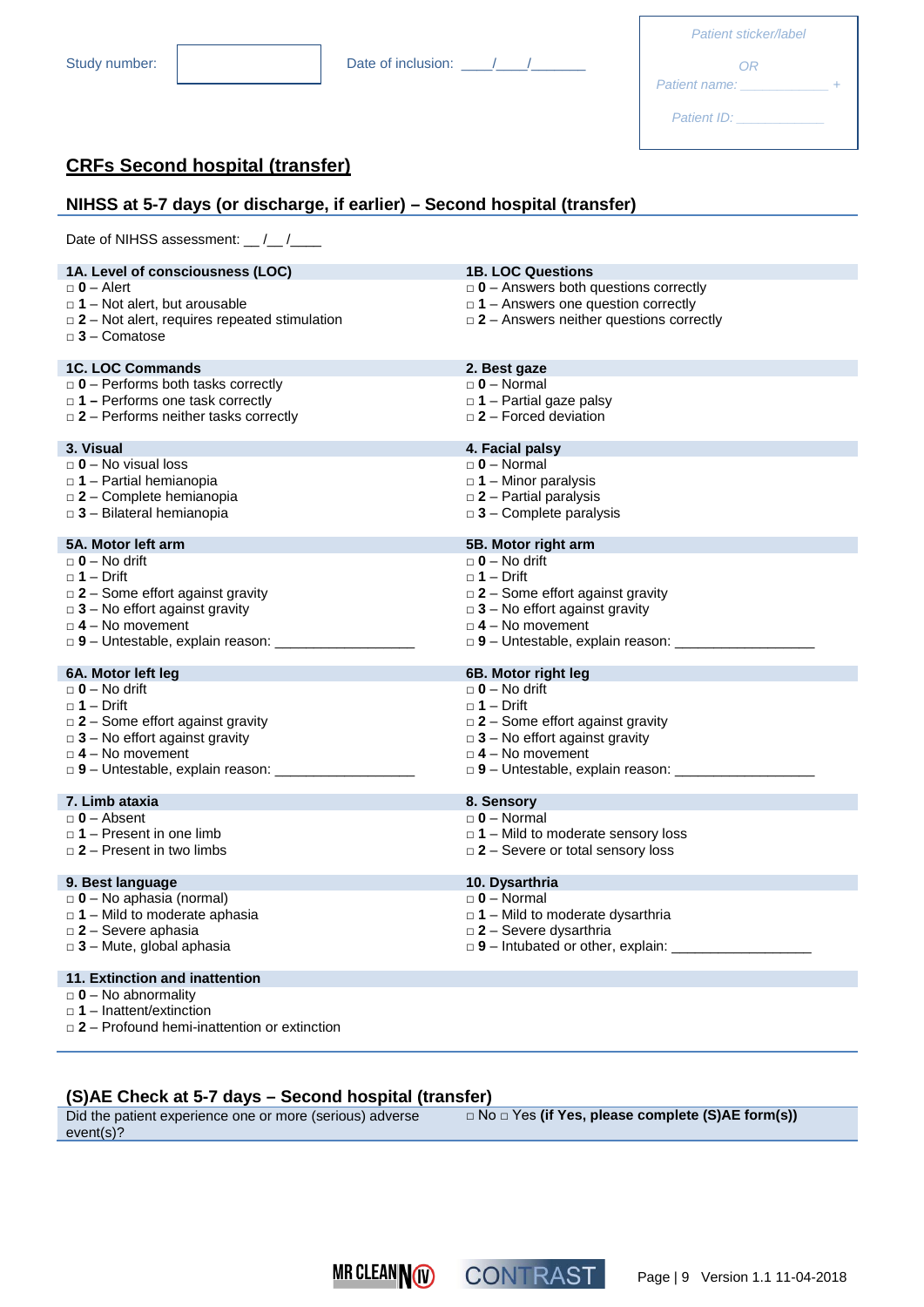| Patient sticker/label |  |
|-----------------------|--|
| ΩR<br>Patient name:   |  |
| Patient ID:           |  |

| Discharge - Second hospital (transfer)                                                                                                                                                           |                                                                                                                                                                                              |                                                                                                                                                                                                                                                                                                                                                                                                                                                                                                                                                                                                                                                                                                                        |
|--------------------------------------------------------------------------------------------------------------------------------------------------------------------------------------------------|----------------------------------------------------------------------------------------------------------------------------------------------------------------------------------------------|------------------------------------------------------------------------------------------------------------------------------------------------------------------------------------------------------------------------------------------------------------------------------------------------------------------------------------------------------------------------------------------------------------------------------------------------------------------------------------------------------------------------------------------------------------------------------------------------------------------------------------------------------------------------------------------------------------------------|
| Neuroimaging in second hospital                                                                                                                                                                  |                                                                                                                                                                                              |                                                                                                                                                                                                                                                                                                                                                                                                                                                                                                                                                                                                                                                                                                                        |
| Was there neuroimaging performed at your center?                                                                                                                                                 |                                                                                                                                                                                              | $\Box$ No $\Box$ Yes                                                                                                                                                                                                                                                                                                                                                                                                                                                                                                                                                                                                                                                                                                   |
| Antithrombotic agents during hospital stay in second hospital                                                                                                                                    |                                                                                                                                                                                              |                                                                                                                                                                                                                                                                                                                                                                                                                                                                                                                                                                                                                                                                                                                        |
| Any type of antithrombotic agents started?                                                                                                                                                       |                                                                                                                                                                                              | $\Box$ No $\Box$ Yes:                                                                                                                                                                                                                                                                                                                                                                                                                                                                                                                                                                                                                                                                                                  |
| Acetylsalicylic acid/ carbasalate calcium<br>Clopidogrel<br>Dipyridamol<br>Ticagrelor<br>Prophylactic heparin<br>Therapeutic heparin<br>Vitamin K antagonist<br>Direct oral anticoagulant (DOAC) | $\Box$ No $\Box$ Yes<br>$\Box$ No $\Box$ Yes<br>$\Box$ No $\Box$ Yes<br>$\Box$ No $\Box$ Yes<br>$\Box$ No $\Box$ Yes<br>$\Box$ No $\Box$ Yes<br>$\Box$ No $\Box$ Yes<br>$\Box$ No $\Box$ Yes | If applicable:<br>Start date __ /__ /_____ Time __:__ Stop date __ /__ /____<br>Start date __/__/______ Time __:___ Stop date __/__/____<br>Time $\_\_$ : Stop date $\_\_$ / $\_\_$<br>Start date $_{\_}/\_/$<br>Start date __/__/______ Time __:___ Stop date __/__/____<br>Start date __/__/______ Time __:___ Stop date __/__/____<br>Start date __ /__ /_____ Time __:__ Stop date __ /__ /____<br>Start date $\frac{1}{\sqrt{2}}$ / Time $\frac{1}{\sqrt{2}}$ Stop date $\frac{1}{\sqrt{2}}$ / $\frac{1}{\sqrt{2}}$<br>Start date $_{\_}/\_/$<br>Time $\_\_ :=$ Stop date $\_\_ / \_\_$<br>Start date __ /__ /_____ Time __:__ Stop date __ /__ /____<br>Start date __/__/______ Time __:___ Stop date __/__/____ |
| Interventions and diagnoses during hospital stay in second hospital                                                                                                                              |                                                                                                                                                                                              |                                                                                                                                                                                                                                                                                                                                                                                                                                                                                                                                                                                                                                                                                                                        |
| Atrial fibrillation de novo<br>Aneurysma spurium                                                                                                                                                 | $\Box$ No $\Box$ Yes<br>$\sqcap$ No $\sqcap$ Yes:                                                                                                                                            | Treatment:<br>$\Box$ 0 - No<br>$\Box$ 1 - (Pro)thrombin injection<br>□ 2 - Compression bandage<br>□ 3 - Surgical intervention (fill out SAE form)<br>$\Box$ 4 - Other:                                                                                                                                                                                                                                                                                                                                                                                                                                                                                                                                                 |
| Groin hematoma<br>Intubation (excluding intubation necessary for IAT) $\Box$ No $\Box$ Yes:<br>Hemicraniectomy<br>External ventricular drain (EVD)<br>Major medical/surgical intervention        | $\Box$ No $\Box$ Yes:<br>$\Box$ No $\Box$ Yes:<br>$\Box$ No $\Box$ Yes:<br>$\Box$ No $\Box$ Yes:                                                                                             | fill out SAE form<br>fill out SAE form<br>fill out SAE form<br>fill out SAE form                                                                                                                                                                                                                                                                                                                                                                                                                                                                                                                                                                                                                                       |
|                                                                                                                                                                                                  |                                                                                                                                                                                              |                                                                                                                                                                                                                                                                                                                                                                                                                                                                                                                                                                                                                                                                                                                        |
| Admission in second hospital<br>Was the patient admitted to the:<br><b>ICU</b><br>÷.<br>Medium care?<br>$\blacksquare$<br>Stroke Unit?<br>Discharge (destination after second hospital)          | $\Box$ No $\Box$ Yes<br>$\Box$ No $\Box$ Yes<br>$\sqcap$ No $\sqcap$ Yes                                                                                                                     | Total number of days in:<br>ICU<br>$\omega_{\rm{max}}$<br>Medium care<br>$\mathbf{u}$<br><b>Stroke Unit</b>                                                                                                                                                                                                                                                                                                                                                                                                                                                                                                                                                                                                            |
| Was the patient discharged                                                                                                                                                                       | $\Box$ No $\Box$ Yes:                                                                                                                                                                        | $\frac{1}{\sqrt{2}}$<br>Date of discharge (dead or alive)                                                                                                                                                                                                                                                                                                                                                                                                                                                                                                                                                                                                                                                              |
|                                                                                                                                                                                                  |                                                                                                                                                                                              | Discharge destination:<br>D - Patient died (fill out SAE form)<br>□ 1 - Home<br>□ 2 - Other hospital<br>$\Box$ 3 - Geriatric rehabilitation center<br>$\Box$ 4 - Nursing home long stay<br>□ 5 - Rehabilitation center                                                                                                                                                                                                                                                                                                                                                                                                                                                                                                 |

#### **(S)AE Check at discharge – Second hospital (transfer)**

Did the patient experience one or more (serious) adverse □ No □ Yes **(if Yes, please complete (S)AE form(s))**event(s) during hospital stay?



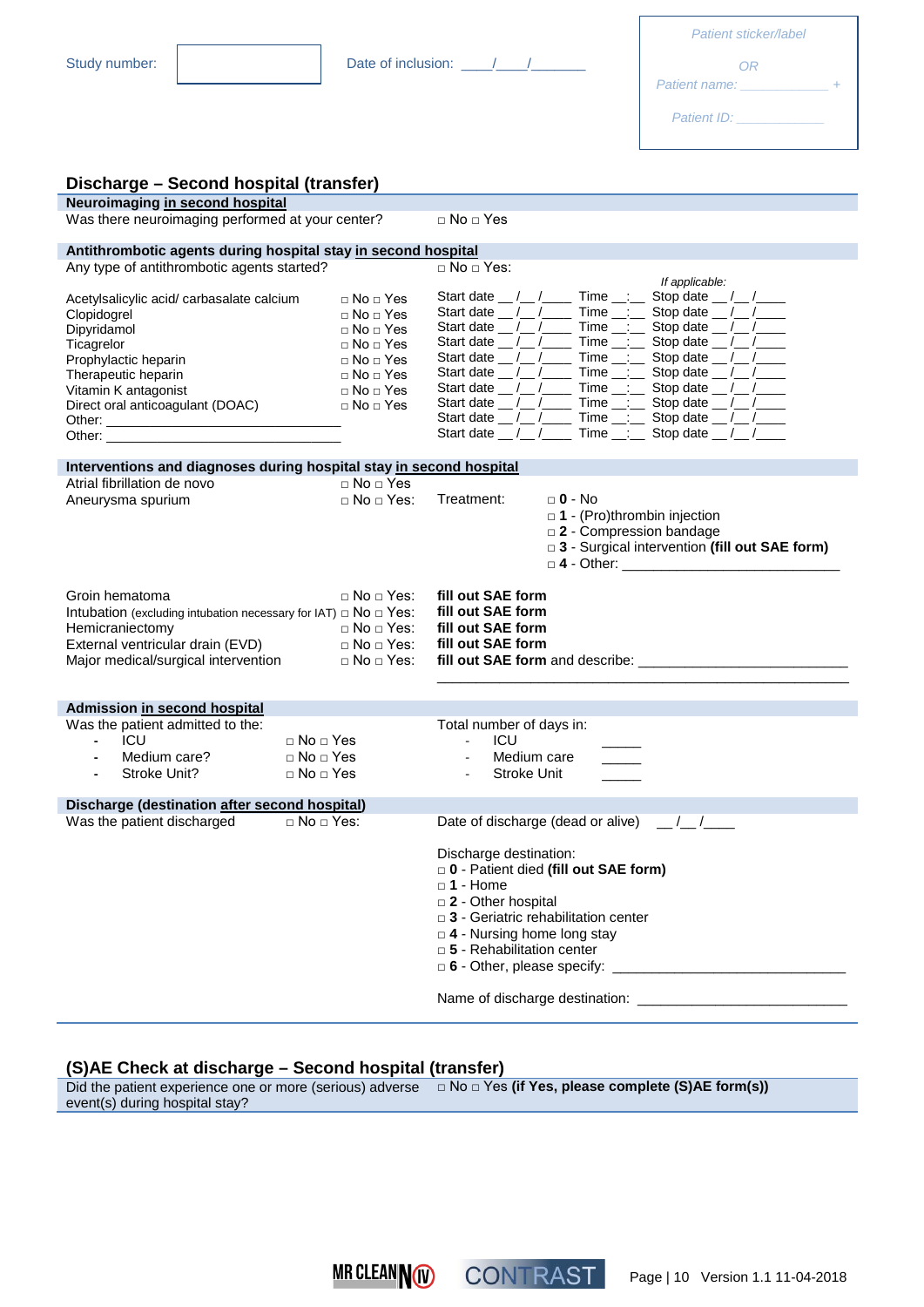| Patient sticker/label |  |
|-----------------------|--|
| OR                    |  |
| Patient name:         |  |
| <b>Patient ID:</b>    |  |

## **SERIOUS ADVERSE EVENT (SAE) CRF**

| <b>General information</b>                                                                                    |                                                                                              |  |
|---------------------------------------------------------------------------------------------------------------|----------------------------------------------------------------------------------------------|--|
| Name investigator: ____________________<br>Date of report: /////////DD/MM/YYYY                                | Signature investigator:                                                                      |  |
| Description of SAE (in Dutch or English):                                                                     |                                                                                              |  |
|                                                                                                               |                                                                                              |  |
|                                                                                                               |                                                                                              |  |
|                                                                                                               |                                                                                              |  |
|                                                                                                               |                                                                                              |  |
|                                                                                                               |                                                                                              |  |
|                                                                                                               |                                                                                              |  |
|                                                                                                               |                                                                                              |  |
|                                                                                                               |                                                                                              |  |
| Date of SAE onset                                                                                             |                                                                                              |  |
| DD/MM/YYYY<br>Date:                                                                                           |                                                                                              |  |
|                                                                                                               |                                                                                              |  |
| Neurological deterioration and/or neuroimaging                                                                |                                                                                              |  |
| Neurological deterioration of 4 points or more on NIHSS?                                                      | $\Box$ Yes<br>$\Box$ No                                                                      |  |
| Neurological deterioration of 2 points or more on one NIHSS Item?                                             | $\Box$ No<br>$\Box$ Yes                                                                      |  |
| Was there neuroimaging performed for this SAE/Neurological<br>deterioration?                                  | $\Box$ No<br>$\Box$ Yes                                                                      |  |
|                                                                                                               |                                                                                              |  |
| Serious Adverse Event category, please choose one:                                                            | SAE expected?                                                                                |  |
| $\Box$ 0 - Results in death                                                                                   | An SAE is 'expected' if this is one of the known side effects of the study                   |  |
| $\Box$ 1 – Life threatening (at the time of event)                                                            | treatment or one of the common (potentially) serious complications<br>after ischemic stroke. |  |
| $\Box$ 2 – Requires or prolongs hospitalization                                                               | If No: please report the unexpected SAE within 24 hours.                                     |  |
| $\Box$ 3 – Results in persistent or significant disability or incapacity<br>$\Box$ 4 - Other, please specify: |                                                                                              |  |
| □ 5 - Not listed above (i.e. not a serious adverse event)                                                     | $\Box$ No $\Box$ Yes                                                                         |  |
|                                                                                                               |                                                                                              |  |
| Select most likely cause of SAE, please choose one:                                                           | Was there another cause of (S)AE, you may choose multiple                                    |  |
| $\Box$ 0 - Stroke progression                                                                                 | $\Box$ No $\Box$ Yes:                                                                        |  |
| $\Box$ 1 – New ischemic stroke:<br>$\Box$ Same $\Box$ Different vascular territory                            | $\Box$ 0 – Stroke progression<br>$\Box$ 1 – New ischemic stroke:                             |  |
| $\Box$ 2 – Intracranial hemorrhage                                                                            | $\Box$ Same $\Box$ Different vascular territory                                              |  |
| $\Box$ 3 – Extracranial hemorrhage                                                                            | $\Box$ 2 – Intracranial hemorrhage                                                           |  |
| □ <b>4 – Cardiac ischemia</b>                                                                                 | $\Box$ 3 - Extracranial hemorrhage                                                           |  |
| $\Box$ 4 - Cardiac ischemia<br>$\Box$ 5 - Allergic reaction                                                   |                                                                                              |  |
| $\Box$ 5 - Allergic reaction<br>$\Box$ 6 - Pneumonia<br>$\Box$ 6 - Pneumonia                                  |                                                                                              |  |
| $\Box$ 7 – Other infection, please specify:                                                                   | $\Box$ 7 – Other infection:                                                                  |  |
| $\Box$ 8 – Other, please specify:                                                                             | $\Box$ 8 - Other, please specify: _                                                          |  |
|                                                                                                               |                                                                                              |  |
| Relationship with the study treatment                                                                         | Actions regarding the study treatment:                                                       |  |
| $\Box$ 0 – None                                                                                               | $\Box$ 0 – None                                                                              |  |
| $\Box$ 1 - Unlikely                                                                                           | $\Box$ 1 – Interrupted                                                                       |  |
| $\Box$ 2 – Possible<br>$\Box$ 3 - Probable                                                                    | $\square$ 2 - Discontinued                                                                   |  |
| $\Box$ 4 – Definite                                                                                           |                                                                                              |  |
|                                                                                                               |                                                                                              |  |
| <b>Outcome</b>                                                                                                |                                                                                              |  |
| $\Box$ 0 – Resolved without sequela(e)<br>DD/MM/YYYY<br>date: $/$ /                                           |                                                                                              |  |
| date: $/$ /<br>$\Box$ 1 – Resolved with sequela(e)                                                            |                                                                                              |  |
| $\Box$ 2 - Ongoing (pending)                                                                                  |                                                                                              |  |
| $\Box$ 3 - Death<br>date: __ /__ /____ DD/MM/YYYY                                                             |                                                                                              |  |
|                                                                                                               |                                                                                              |  |

Additional (S)AE forms are available on the website[: https://mrclean-noiv.nl/documents.html](https://mrclean-noiv.nl/documents.html)